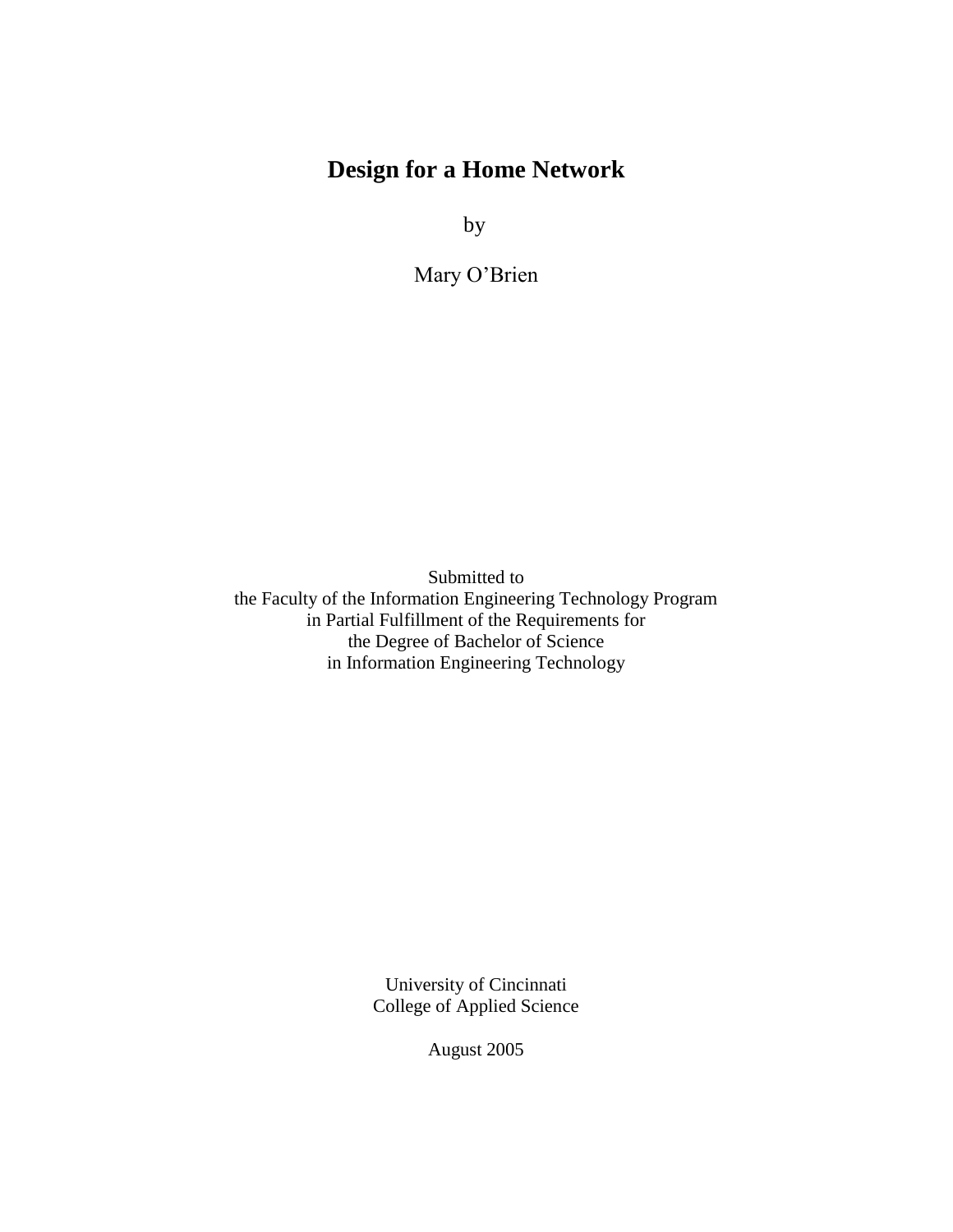# **Design for a Home Network**

by

Mary O'Brien

Submitted to the Faculty of the Information Engineering Technology Program in Partial Fulfillment of the Requirements for the Degree of Bachelor of Science in Information Engineering Technology

The author grants to the Information Engineering Technology Program permission to reproduce and distribute copies of this document in whole or in part.

\_\_\_\_\_\_\_\_\_\_\_\_\_\_\_\_\_\_\_\_\_\_\_\_\_\_\_\_\_\_\_\_\_\_\_\_\_\_\_\_\_\_\_\_\_\_\_\_\_\_\_ \_\_\_\_\_\_\_\_\_\_\_\_\_\_\_\_\_\_

\_\_\_\_\_\_\_\_\_\_\_\_\_\_\_\_\_\_\_\_\_\_\_\_\_\_\_\_\_\_\_\_\_\_\_\_\_\_\_\_\_\_\_\_\_\_\_\_\_\_\_ \_\_\_\_\_\_\_\_\_\_\_\_\_\_\_\_\_\_

\_\_\_\_\_\_\_\_\_\_\_\_\_\_\_\_\_\_\_\_\_\_\_\_\_\_\_\_\_\_\_\_\_\_\_\_\_\_\_\_\_\_\_\_\_\_\_\_\_\_\_ \_\_\_\_\_\_\_\_\_\_\_\_\_\_\_\_\_\_ Mary O'Brien Date

John Nyland, Faculty Advisor Date

Patrick Kumpf, Interim Department Head Date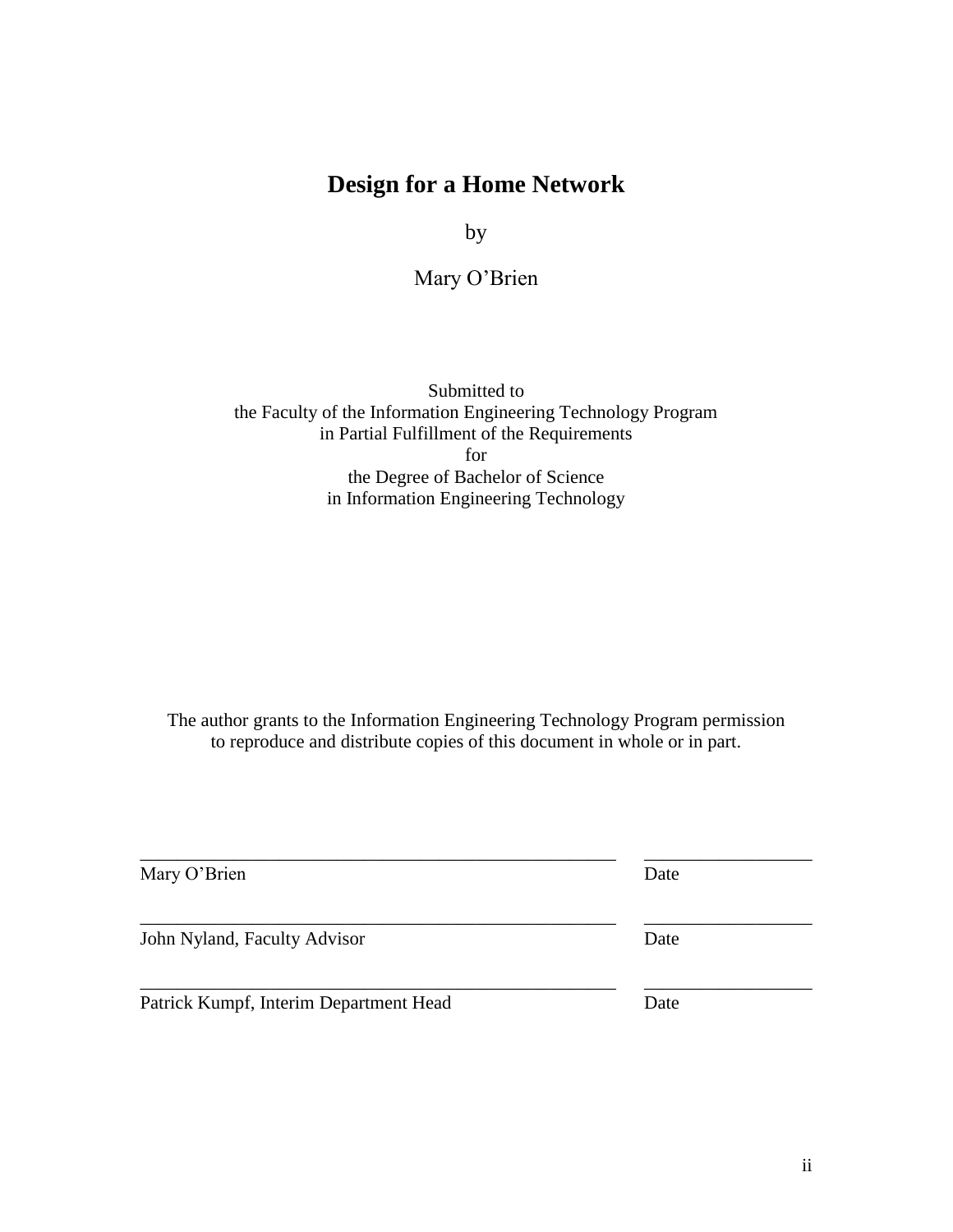# **Acknowledgements**

I would like to give special thanks the technical instructors at the College of Applied Sciences who have through their insightful instructions empowered me with the ability to complete this project. In addition, my appreciation goes to my fellow students who by their excitement in the field of computer technology have shared ideas, suggestions, and recommendations.

And finally, thanks to my family who offered encouragement, support, and patience throughout this project.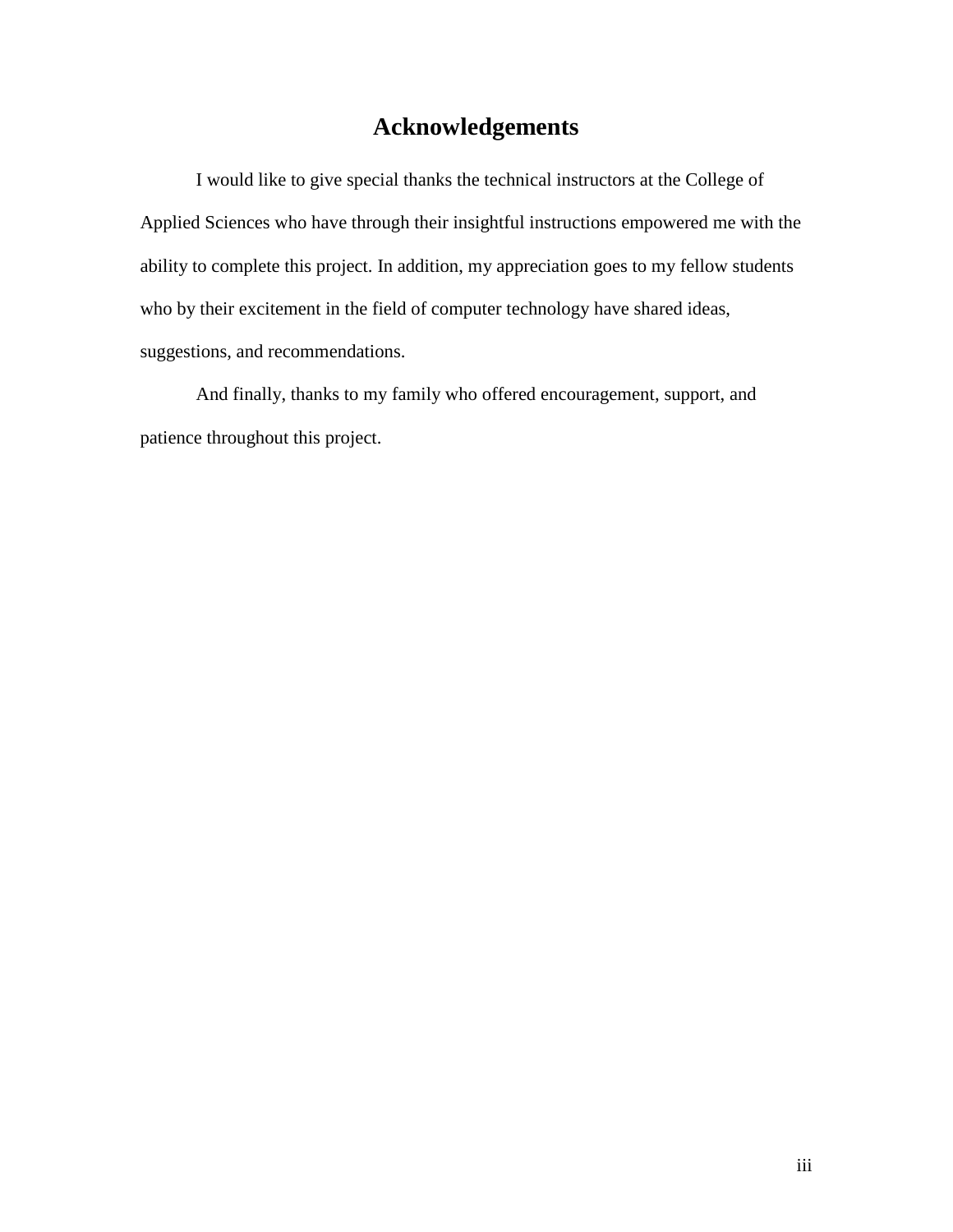# **Table of Contents**

| <b>Section</b>                    | Page |
|-----------------------------------|------|
| Acknowledgements                  | iii. |
| <b>Table of Contents</b>          | iv.  |
| List of Illustrations             | vi.  |
| Abstract                          | vii. |
| 1. Product Description            | 1.   |
| 1.1. Problem                      | 1.   |
| 1.2. The Solution                 | 2.   |
| 1.3. Intended use                 | 3.   |
| 2. User Profiles                  | 4.   |
| 3. Project Design                 | 4.   |
| 3.1. Wire Diagram                 | 5.   |
| 3.2. Network Closet               | 6.   |
| 3.3. Logical Diagram              | 7.   |
| 3.4. Software                     | 7.   |
| 3.5. Hardware                     | 7.   |
| 4. Budget                         | 8.   |
| 5. Timeline                       | 8.   |
| 5.1. Winter Quarter               | 8.   |
| 5.2. Spring Quarter               | 8.   |
| 5.3. Summer Quarter               | 9.   |
| 6. Deliverables                   | 9.   |
| 6.1. System Deliverables          | 9.   |
| 6.2. Server Deliverables          | 10.  |
| 6.3. Client Deliverables          | 10.  |
| 7. Testing                        | 10.  |
| 8. Proof of Design                | 11.  |
| 9. Conclusion and Recommendations | 16.  |
| 9.1. Conclusion                   | 16.  |
| 9.2. Recommendations              | 16.  |
| Appendix A - Configuration Files  | 18.  |
| A.1. Samba                        | 18.  |
| A.2. Nessus-user                  | 21.  |
| A.3. IPTABLES                     | 22.  |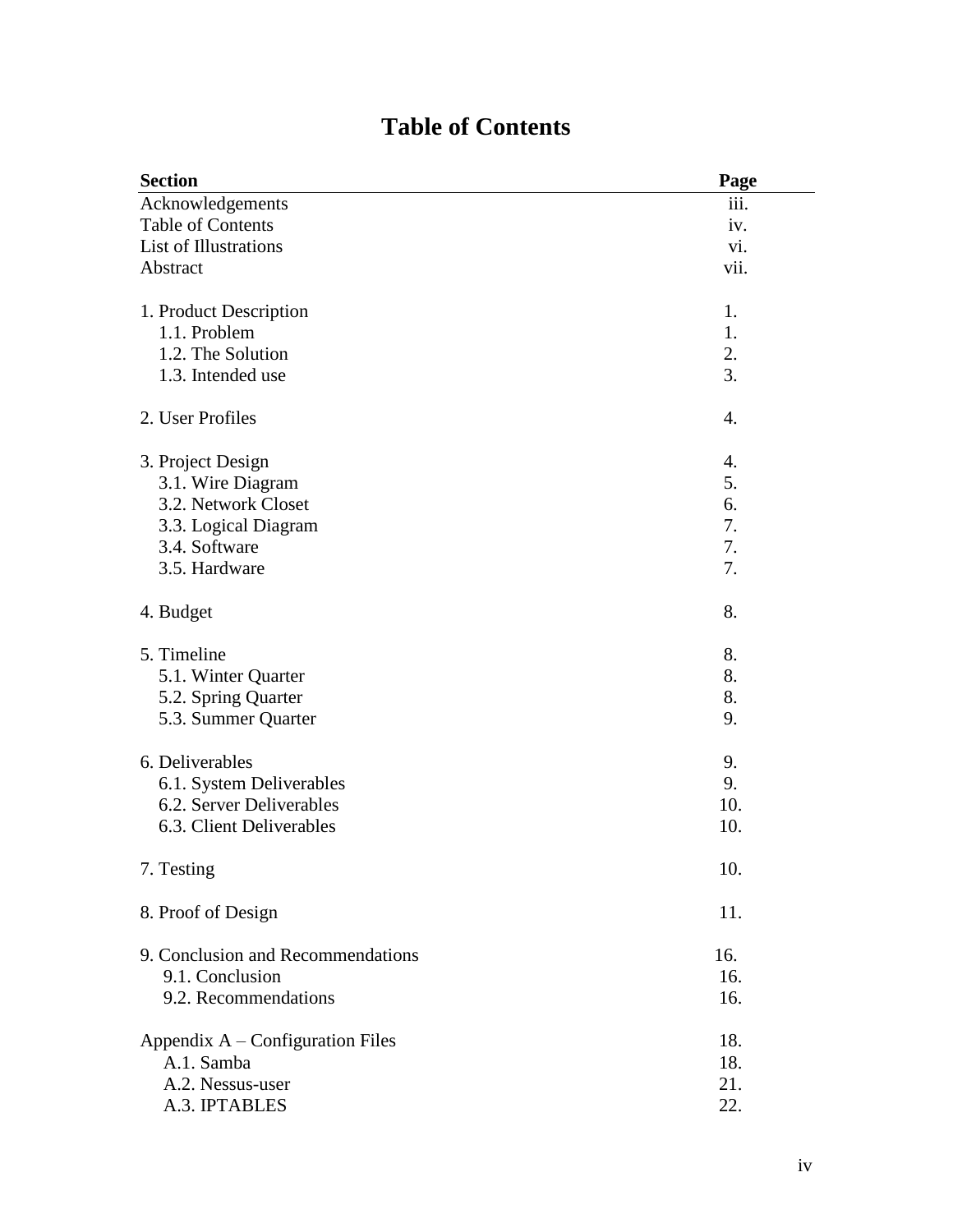| A.4. FSTAB<br>A.5 YUM<br>A.6. CUPS | .23.<br>23.<br>24. |
|------------------------------------|--------------------|
| Appendix $B -$ Checklist           | 25.                |
| Appendix C – Nessus Scan Report    | 26.                |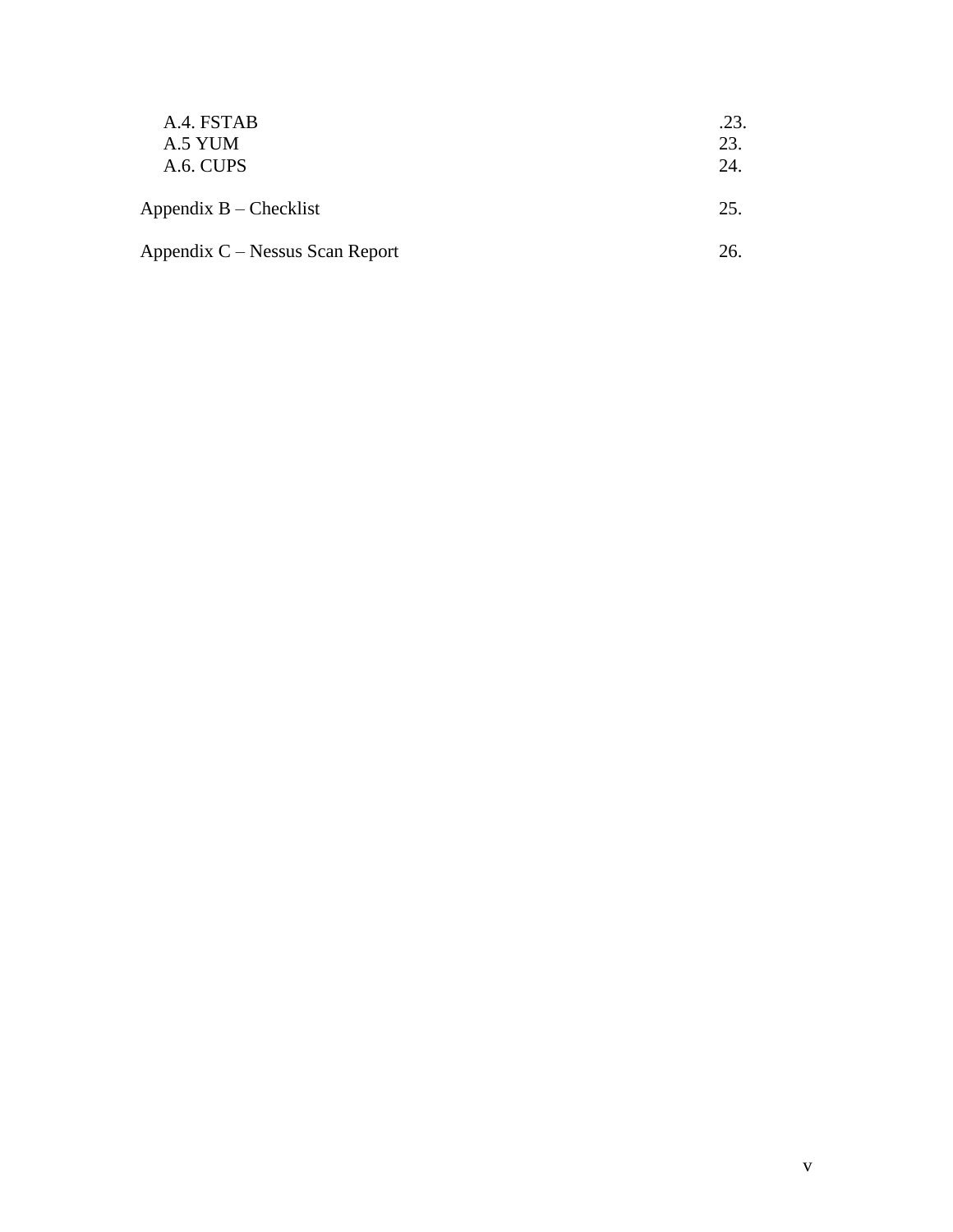| <b>Figure Number</b>                   | Page |
|----------------------------------------|------|
| Figure 1. Wire Diagram                 | 5.   |
| Figure 2. Wire Drops                   | 5.   |
| Figure 3. Wire Drops                   | 5.   |
| Figure 4. Wire Outlet                  | 5.   |
| Figure 5. Network Closet               | 6.   |
| Figure 6. Network Closet               | 6.   |
| Figure 7. Network Closet               | 6.   |
| Figure 8. Logical Diagram              | 7.   |
| Figure 9. Fedora Desktop               | 11.  |
| Figure 10. eth0 and eth1 configuration | 12.  |
| Figure 11. Application GUI             | 13.  |
| Figure 12. Print Allow                 | 13.  |
| Figure 13. Print GUI                   | 14.  |
| Figure 14. Server Backup File          | 14.  |
| Figure 15. Windows Backup Schedule     | 15.  |
| Figure 16. Windows Backup Schedule     | 15.  |
| Figure 17. Nessus Plug IN GUI          | 15.  |

# **List of Illustrations**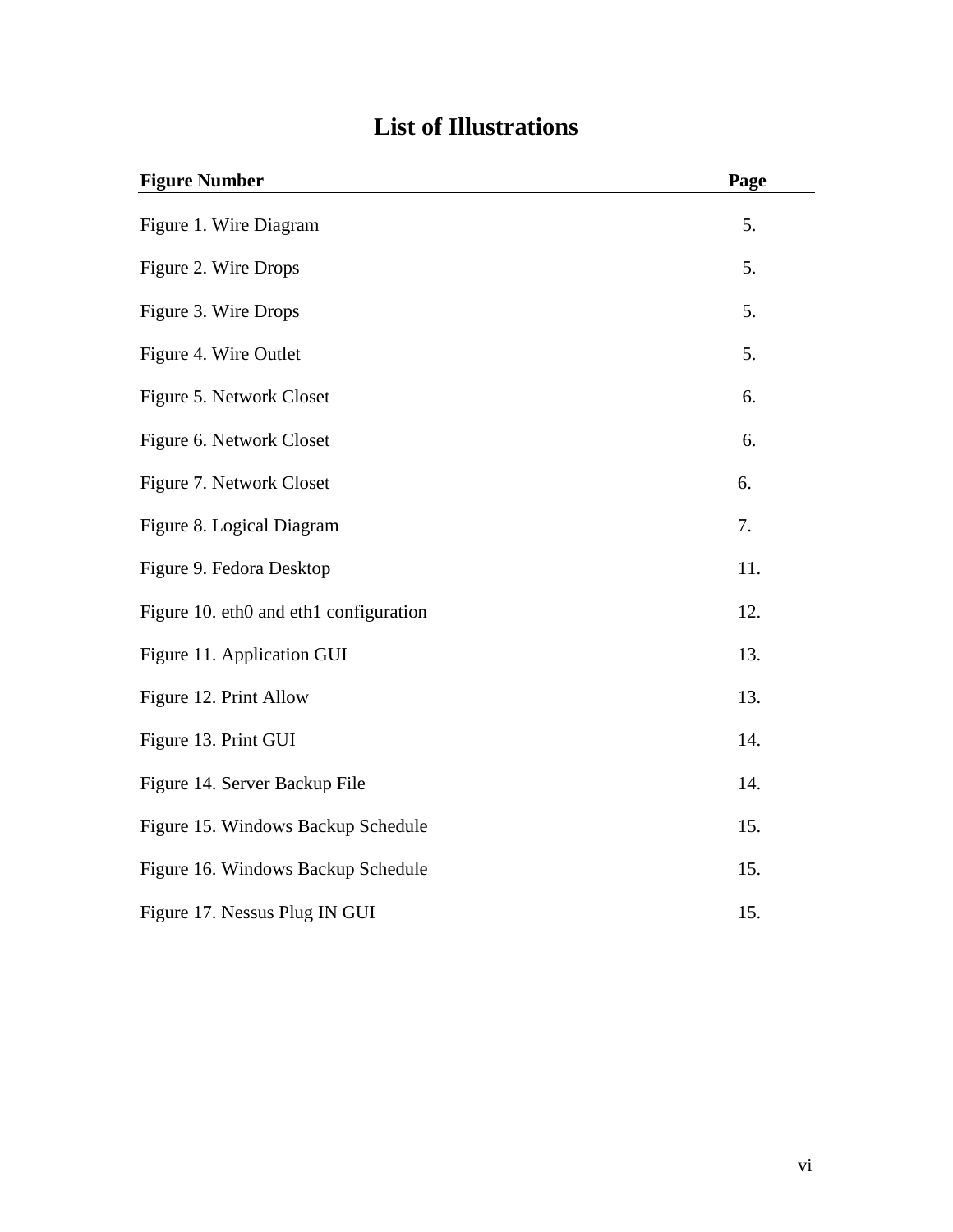# **Abstract**

*Design for a Home Network* is a local area network (LAN) project completed for the personal use of my family. I have constructed an Ethernet client/server network composed of various operating systems, a switch, and wired and wireless devices, security, and provisions for scalability. The server has two network interface cards, one to connect to the Internet through a router and a DSL modem, and the other connecting to the switch. The wireless access point (WAP) was configured as a bridge to segment the wireless portion network; network addresses were statically configured for security. The primary function of this home computer network is to share resources, bandwidth, files and applications. Overall, the design elements presented in this project can be recreated in any home or office environment.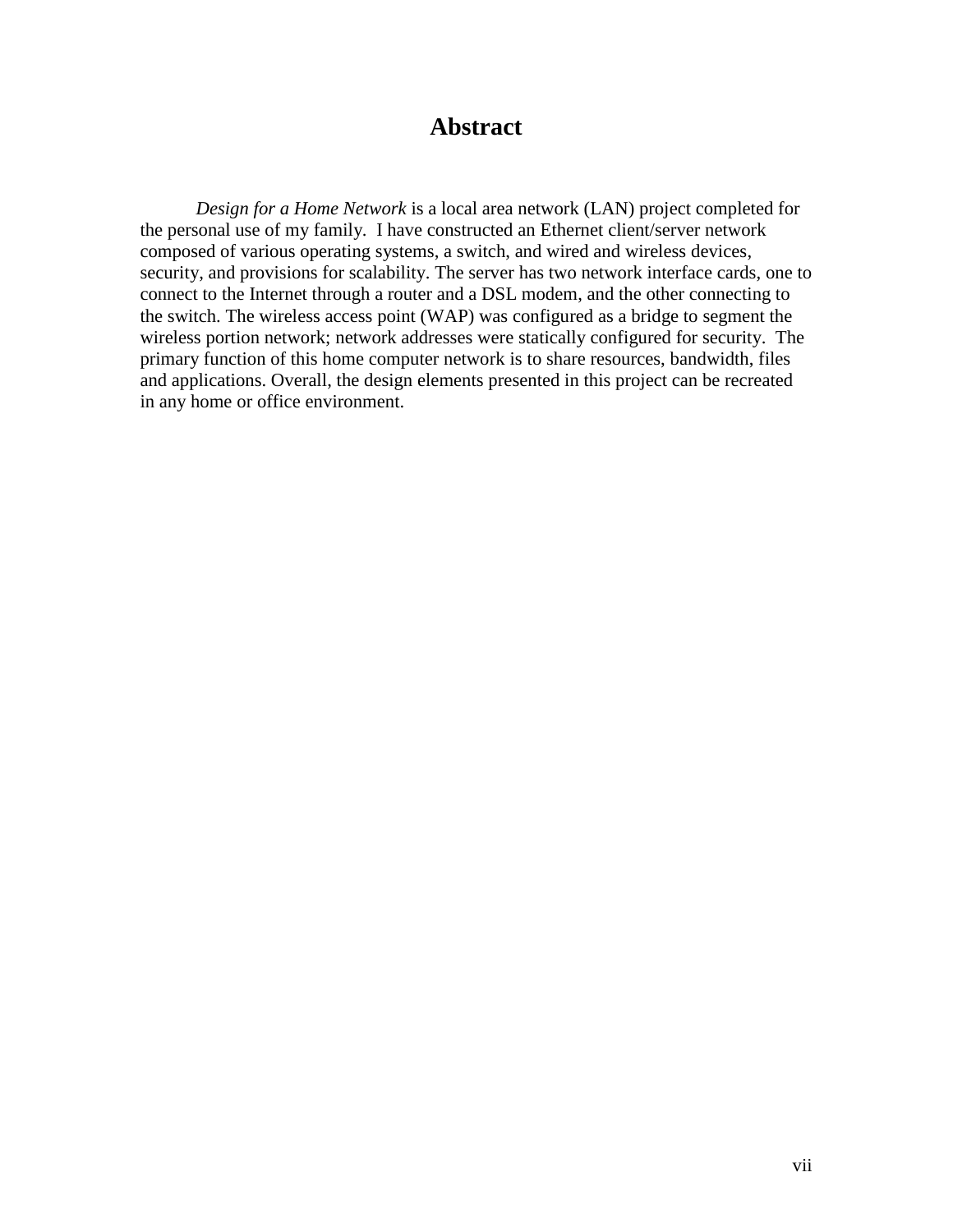# **Design for a Home Network**

#### **1. Product Description**

This project is a client/server local area network (LAN) for a homeowner. This system is composed of a server, various operating systems, wired and wireless devices, with security, and growth potential. I have selected Fedora® Core release 3 as the Linux distribution for the server. The client stations' operating systems are Microsoft ® WindowsXP. Application programming was done using Samba, which is a suite of UNIX applications that speak the Server Message Block (SMB) protocol. Many operating systems use SMB to perform client-server networking. By supporting this protocol, Samba allows UNIX servers to communicate with the same networking protocol as Microsoft® Windows products. Thus, a samba-enabled UNIX machine can masquerade as a server on a Windows network.

#### **1.1 Problem**

The Shane, Sharp, and O'Brien household is a prime example of a normal, typical dysfunctional family. This blended household each has specific and unique computing uses and needs. Because of the various interests and skill levels, specific problems need to be addressed. For example, one member has an adapted technology device that can be attached to any computer. He would like to have more freedom to be able to log onto any machine to retrieve his files. The family also likes gaming and would like to play each other, with friends joining who have wired and wireless devices. Also, some financial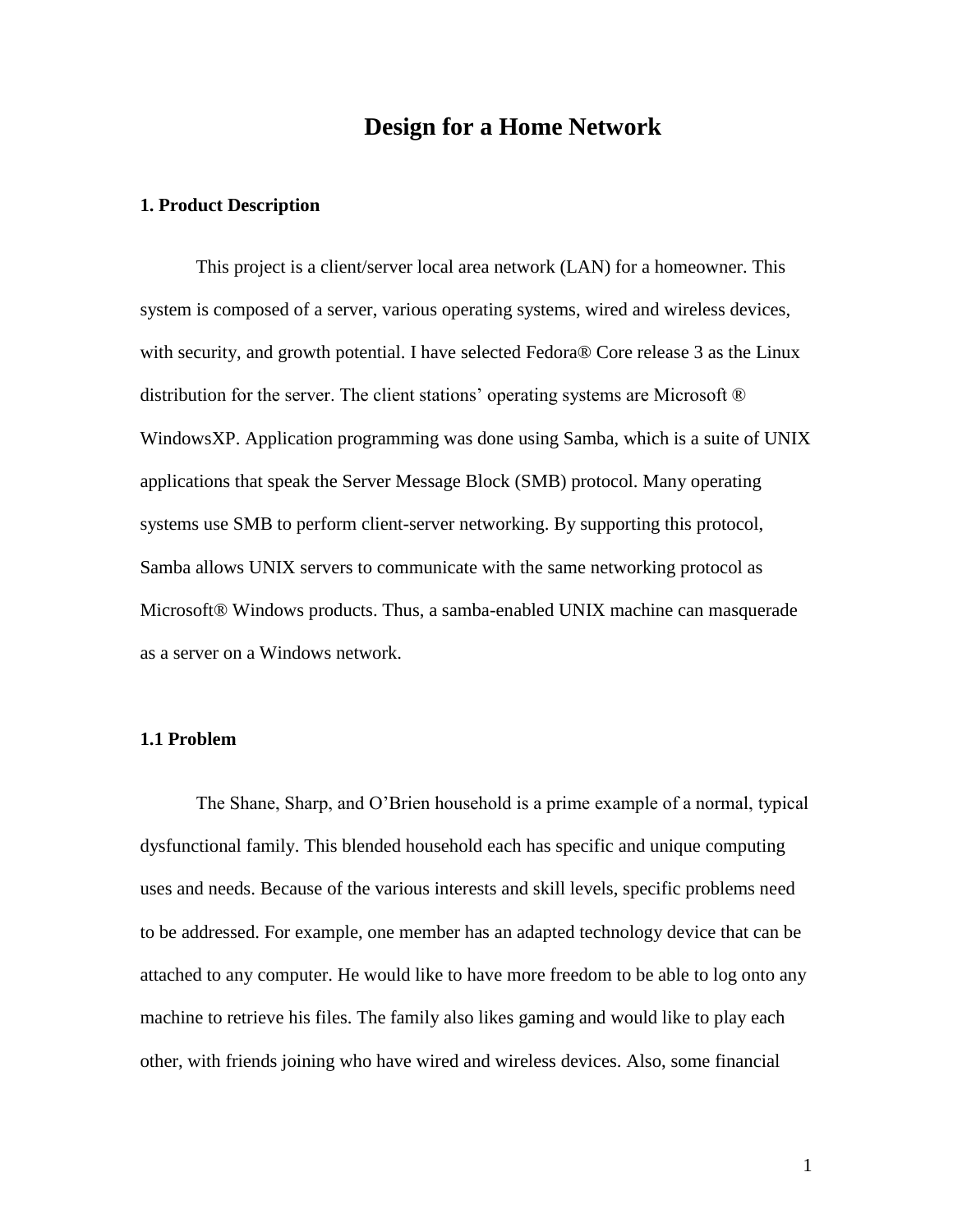information is stored on hard drives, so the solution would need to be as secure as possible.

#### **1.2 The Solution**

 My solution is to build a home local area network that will provide for various operating systems, wired and wireless devices, growth potential, security, and a server. I have constructed an Ethernet network using category 5e cable, cat 5e, in a star configuration topology connecting each location to a switch. The server has two network interface cards, one to connect to the Internet through a router and a DSL modem, and the other connecting to the switch. The operating system for the server is a distribution of Linux. Linux was chosen as the operating system because it was created and distributed according to the principles of open source. Open source requires the distribution of the original source materials that can be studied, altered and built upon, with the results being freely distributed. Most operating systems, drivers and utility programs are written by commercial organizations that distribute executable versions of their software, versions that cannot be studied or altered. Linux was also selected because it has enabled individual users to have greater control over how their devices behave. I have selected Fedora® core release 3 as the Linux distribution for the following reasons:

- On-line documentation
- Written documentation
- Intel compatibility

Each of the personal computers currently owned operate with Microsoft® Windows XP, so application programming thru Samba has allowed the PC's to

2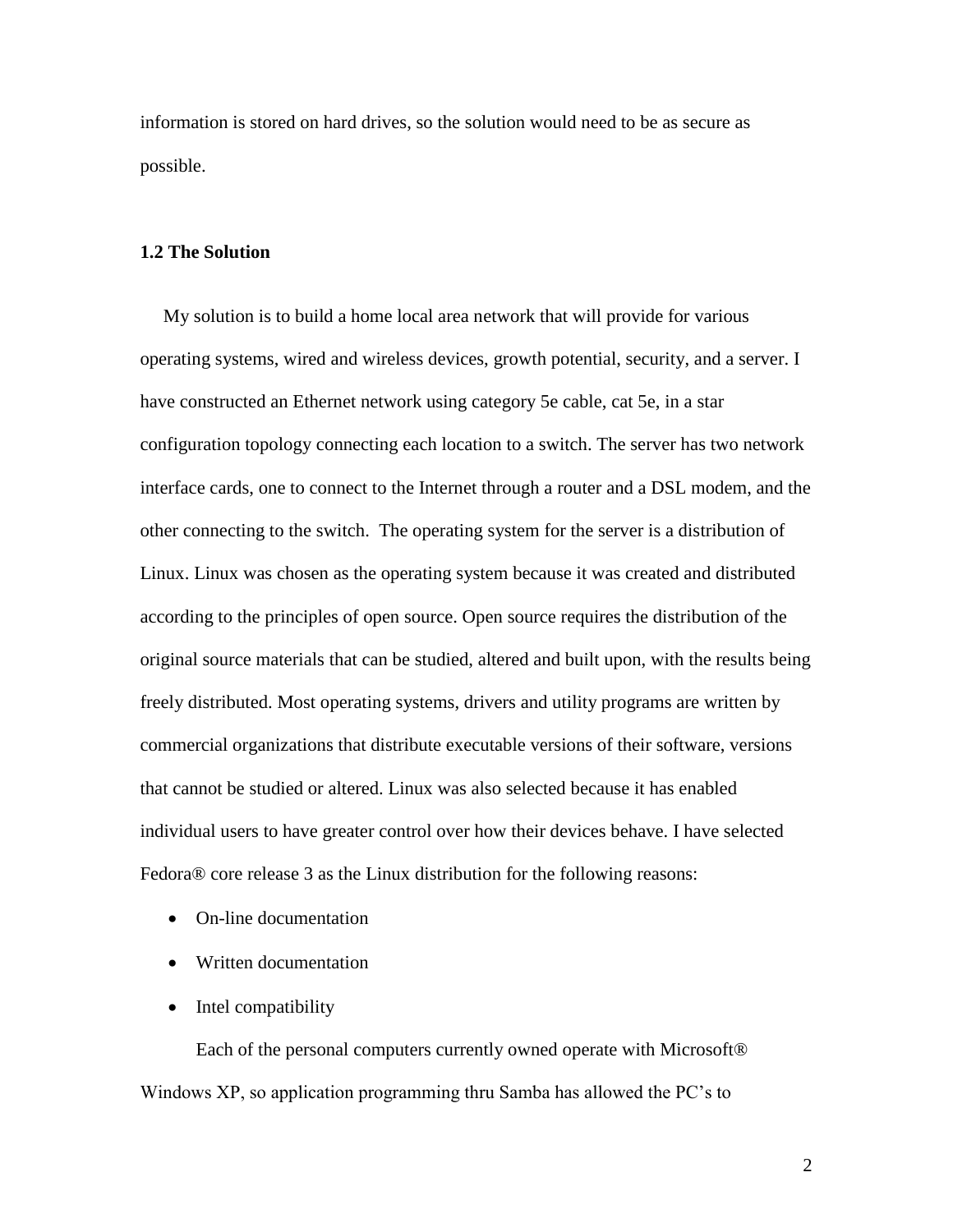communicate with the server. Each of PC's is a station on the switch. The wireless router has enabled wireless device connectivity. This router also is a station on the switch.

A layered solution has addressed security through hardware and software configurations in a defense in depth approach. The LAN is protected from Internet attacks through the DSL router which acts as a firewall blocking unwanted traffic from entering the perimeter. The internal network has private subnet addressing, so the individual operating system information is not broadcast over the Internet. Each station and the server within the network has current software virus protection and anti spy-ware protection. The wireless router has been configured as a bridge with static address assignments to prohibit wireless hacking and to protect bandwidth. Nessus, a software application, has been installed on the server and is testing security and vulnerability. All unused ports, services, and protocols have been blocked either at the router level or the server. Also, an effective backup and recovery schedule has been implemented on the server and on each individual workstation.

#### **1.3 Intended Use**

This project is intended to be a home network of computer systems for the personal use of my family. This configuration has enabled us to share the Internet connection, printers, local area gaming, and files. The setup of the network includes securing sensitive files, Internet access and financial data, thereby keeping this system free from worms and viruses.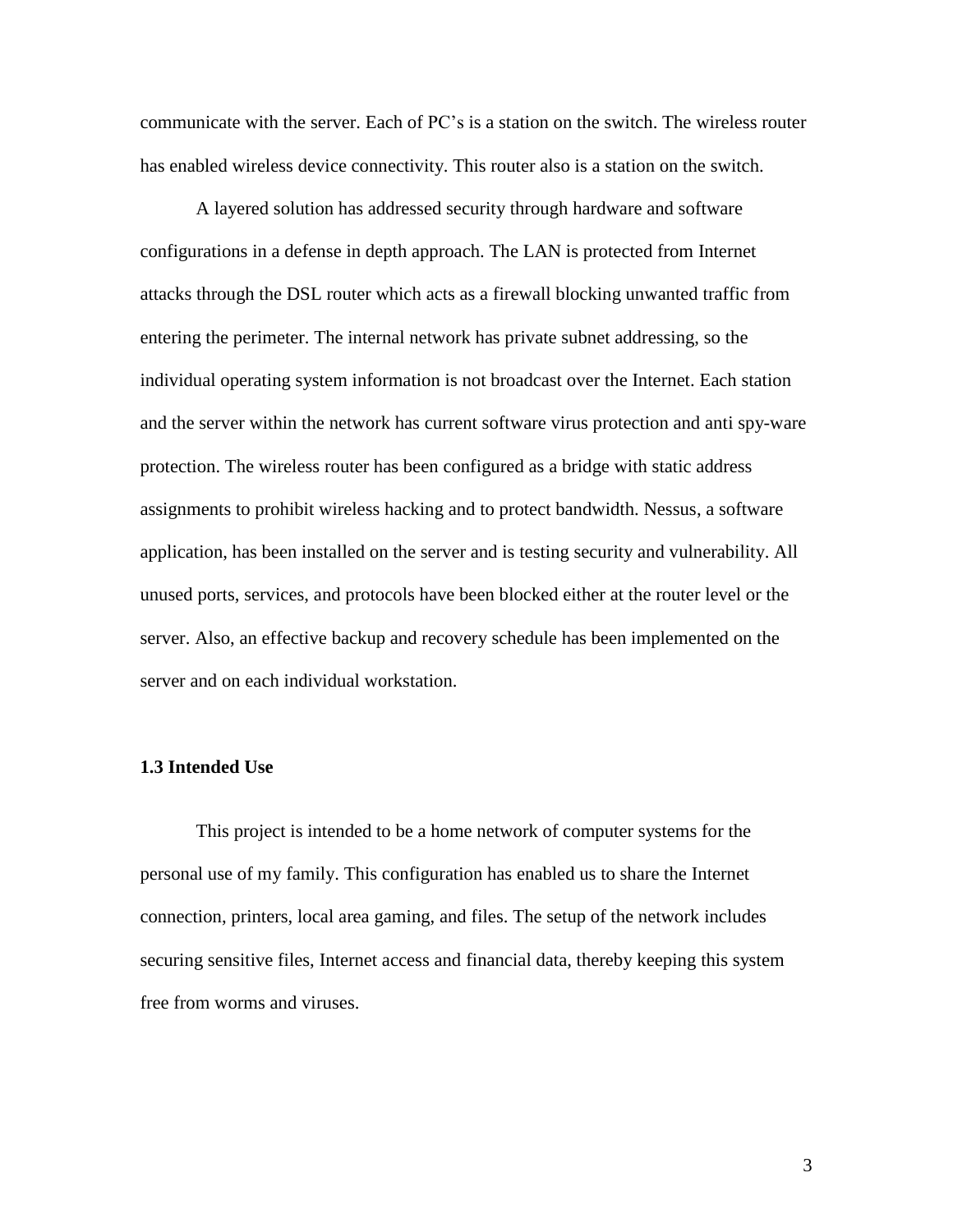#### **2. User Profile**

The intended users will be myself as administrator, my husband, a special needs child, and a heavy gamer. As the administrator, I am controlling all aspects of this network including assigning file permissions, sharing folders, and managing users. I also am responsible for implementing and monitoring all network and computer security with a defense in-depth approach. My husband is using these systems to complete work, surf the Internet, and handle our finances. My special needs child uses the computer system to play games and for personal enjoyment. My other child is a heavy gamer and is using this network for Internet and Local Area Gaming with his friends. This user is my current concern as a security threat. Other threats are unknown hackers, spy wear, and malicious programmers.

#### **3. Project Design**

This project design utilizes both networking and application programming components. I have designed a star configuration topology using cat5e cable. Because wireless devices will be included in the network, I have selected a Linksys wireless access point to incorporate their use within the network. This router has been configured as a bridge to alleviate problems with segmentation.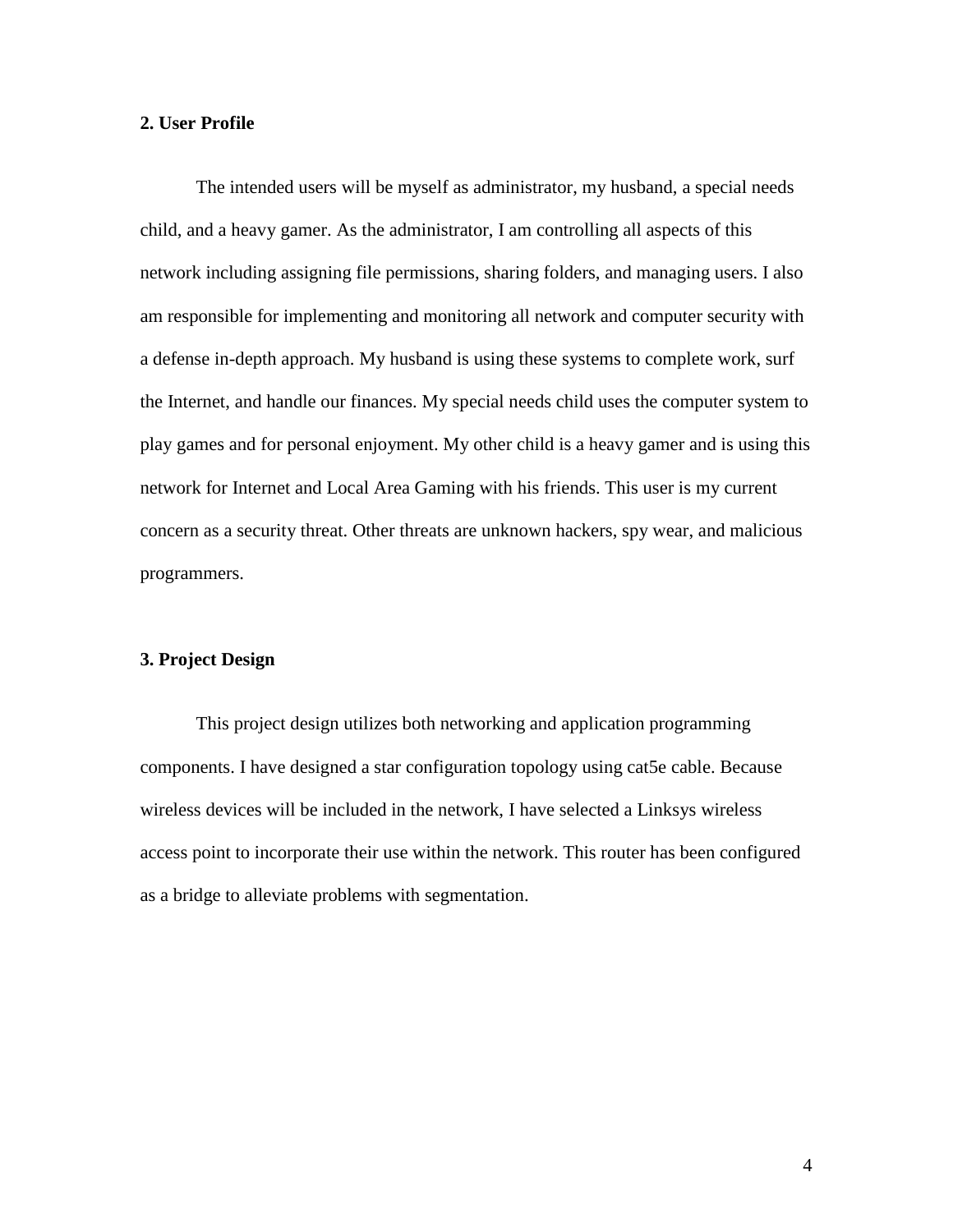# **3.1 Wire Diagram**







Figure 2: Wire drops Figure 3: Wire drops Figure 4: Wire outlet

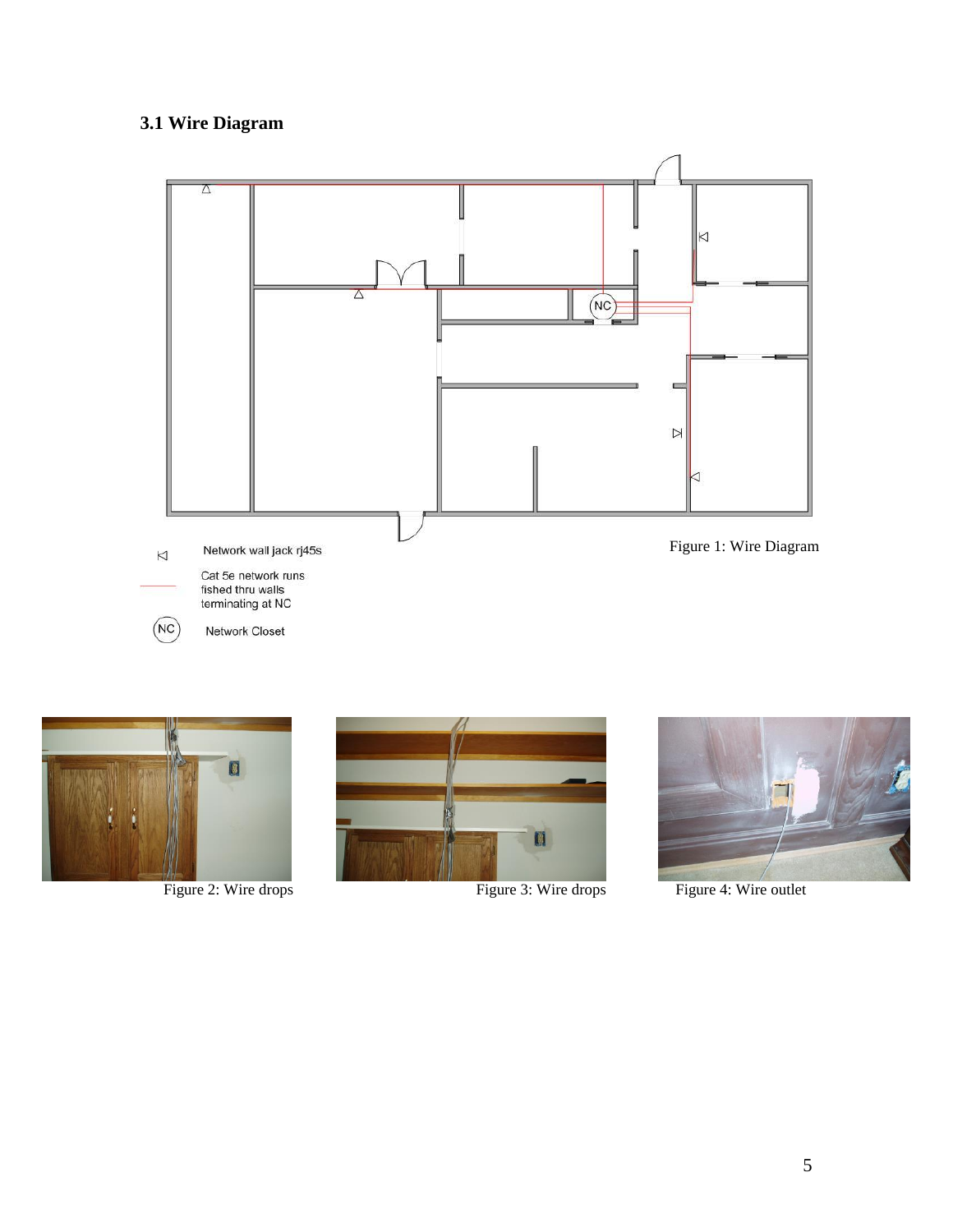# **3.2 Network Closet**





Figure 6: Network Closet Figure 7: Network Closet

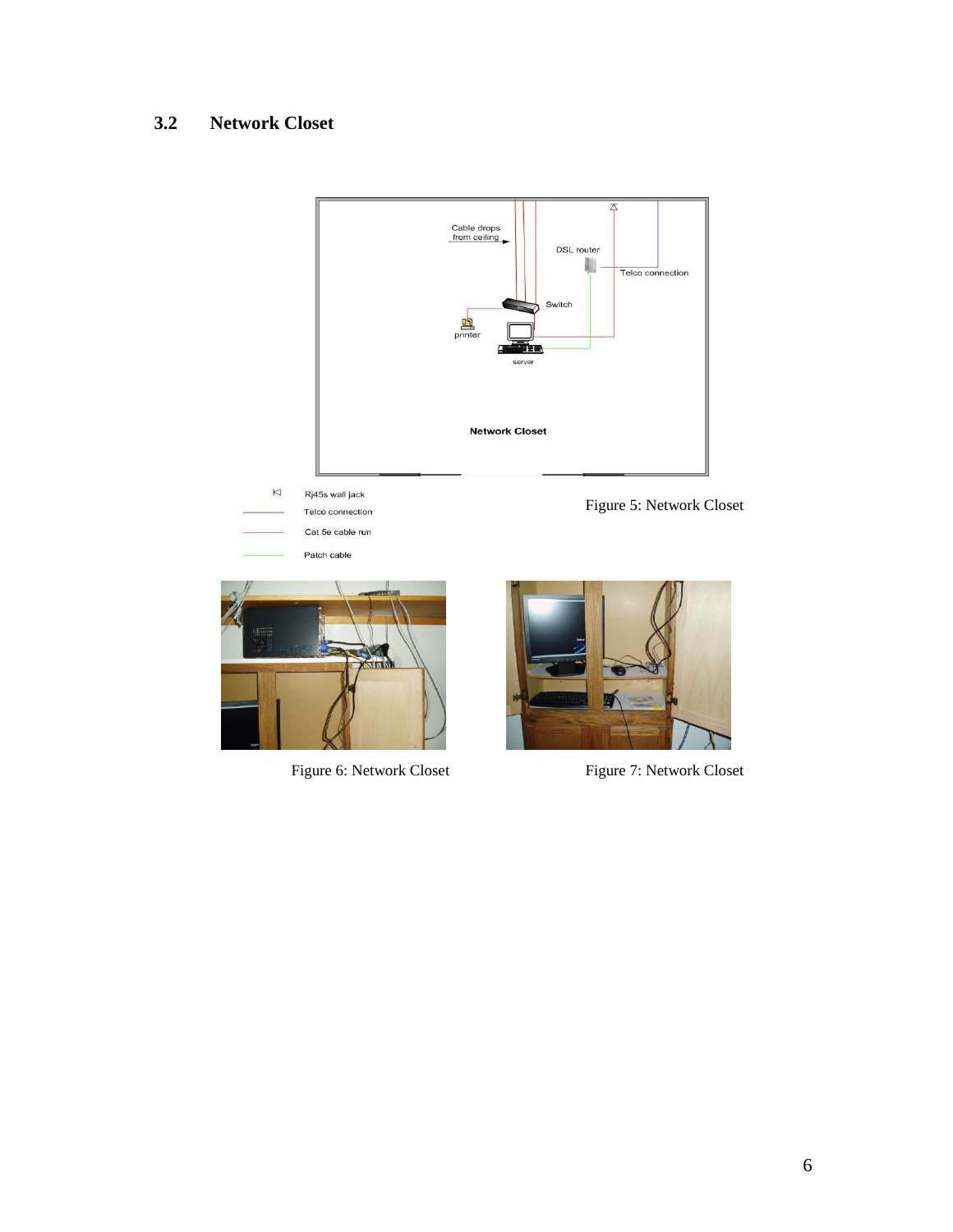#### **3.3 Logical Diagram**



Figure 8: Logical Diagram

### **3.4 Software**

In order to build and test the proposed home network, I am using the following operating systems: Microsoft Windows XP Pro, Fedora® distribution of Linux, and Samba. I already have the windows applications, and the UNIX based software is open source.

### **3.5 Hardware**

Currently I am using a standard IBM based desktop and a laptop; additional client stations will be added as the scope of this project increases. The server equipment is a shuttle barebones system with Pentium P4/3.2GHz and the switch is an 8 port with auto sensing by SMC Networks.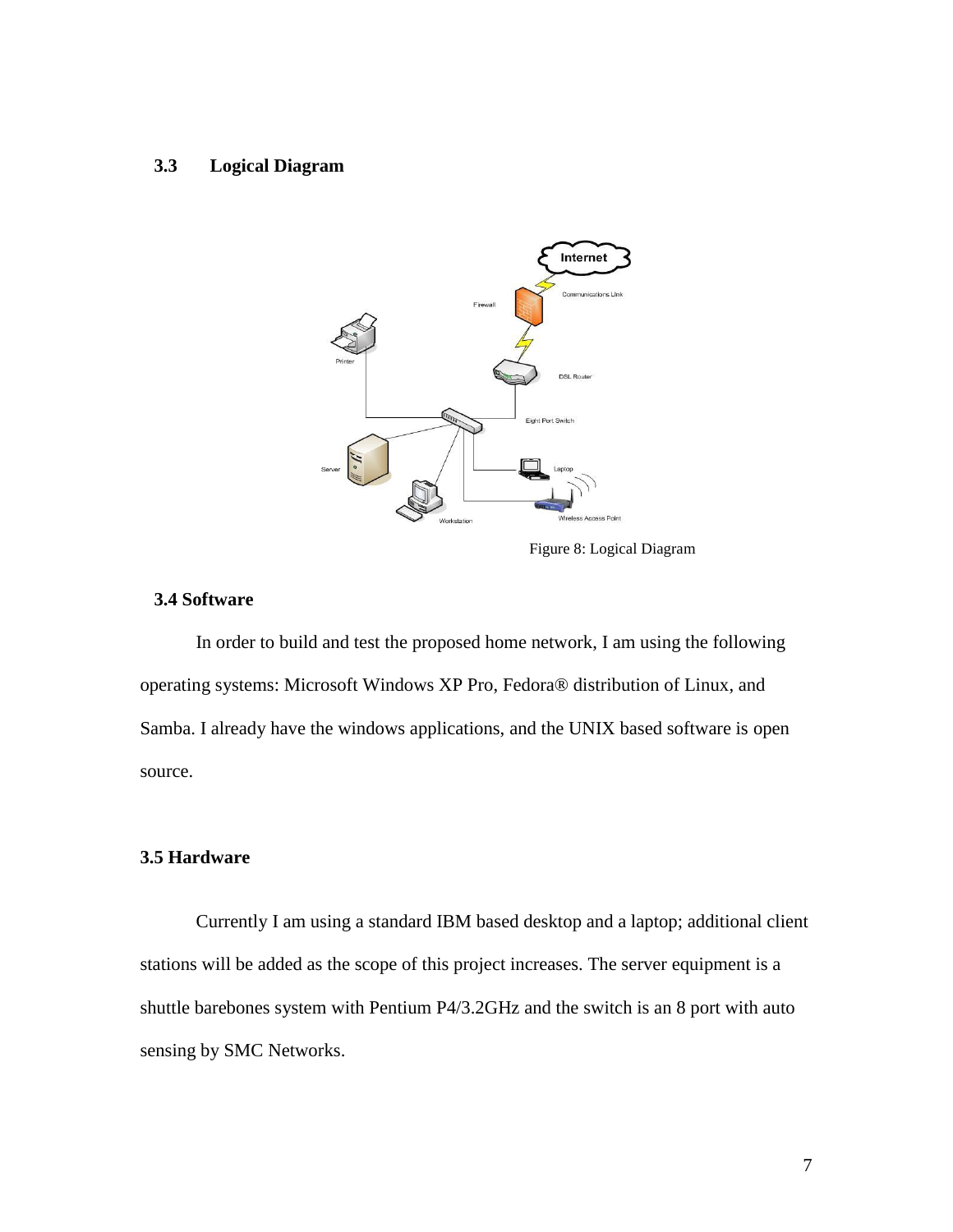# **4. Budget**

The following is an approximation of costs for the project.

| <b>Item</b>          | <b>Approximate Cost</b> |
|----------------------|-------------------------|
| <b>Server</b>        | \$900.00                |
| <b>SMC switch</b>    | 30.00                   |
| <b>Linksys WAP</b>   | 70.00                   |
| <b>USB Nic</b>       | 80.00                   |
| <b>Cat 5e cable</b>  | 54.00                   |
| cover plates         | 70.00                   |
| rj45s jacks          | 10.00                   |
| <b>Miscellaneous</b> | 500.00                  |
| <b>Total</b>         | \$1714.00               |

## **5. Timeline**

### **5.1 Winter Quarter weeks 1-10**

- Diagram wire locations
- Research and development
- Progress reports 1&2
- Area of inquiry
- Presentation
- Proposal

## **5.2 Spring quarter weeks 1-10**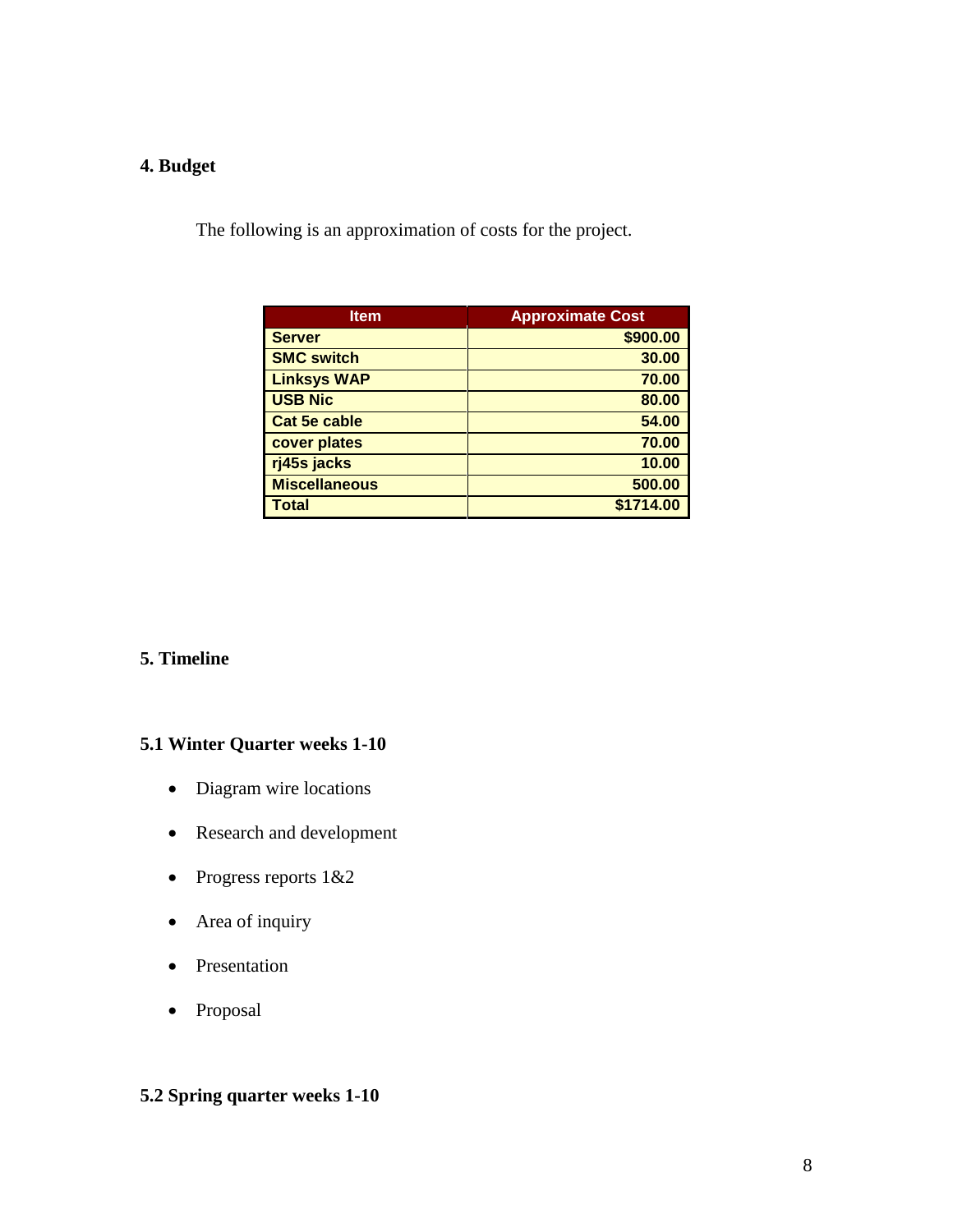- Wired and labeled cate5e locations
- Researched Linux distribution and selected Fedora®
- Downloaded iso's
- Ordered equipment
- Progress report 1
- Rough draft of design freeze

## **5.3 Summer quarter weeks 1-10**

- Complete installation of server
- Presentation for Spring quarter
- Submission of design freeze for Spring quarter
- Progress reports
- Final paper draft
- Final paper
- Presentation

#### **6. Deliverables**

### **6.1 System Deliverables**

- Cat 5e ethernet in a star configuration
- Hardware firewall
- Software firewalls
- Linksys wireless access point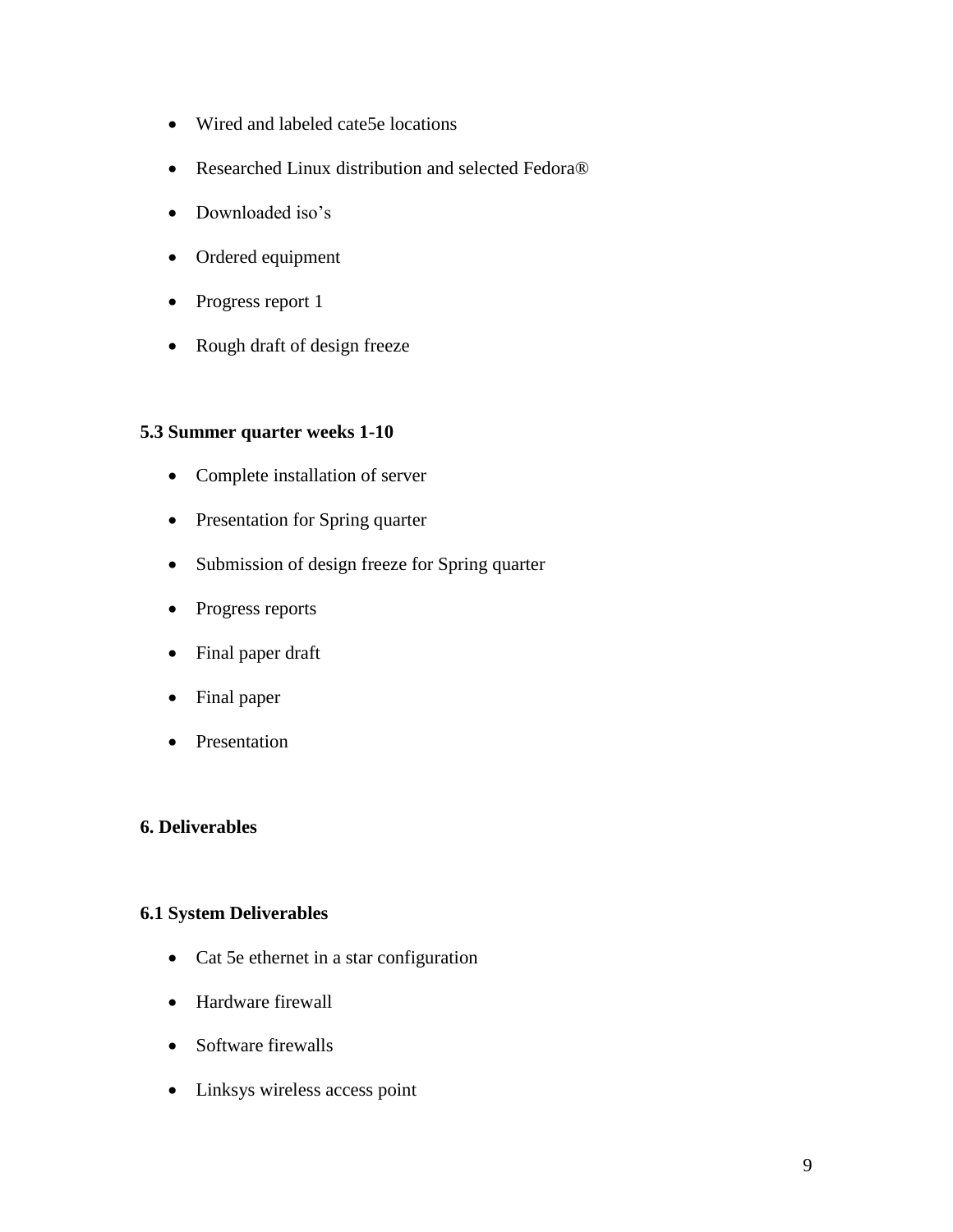• Scalability

### **6.2 Server Deliverables**

- Linux distribution Fedora® core 3
- Samba
- Domain controller
- User level security
- Roaming profiles
- User authentication
- Backup and recovery strategy and implementation
- Software firewall
- Nessus

### **6.3 Client Deliverables**

- Microsoft® Windows backup and recovery strategy and implementation
- Software firewalls on each machine
- Wiring

# **7. Testing**

Different testing implemented and completed throughout the project:

- Wire mapping and continuity testing
- Nessus security and vulnerability testing
- Hacker exploit testing using OPNET
- Wireless access testing
- Server and workstation compatibility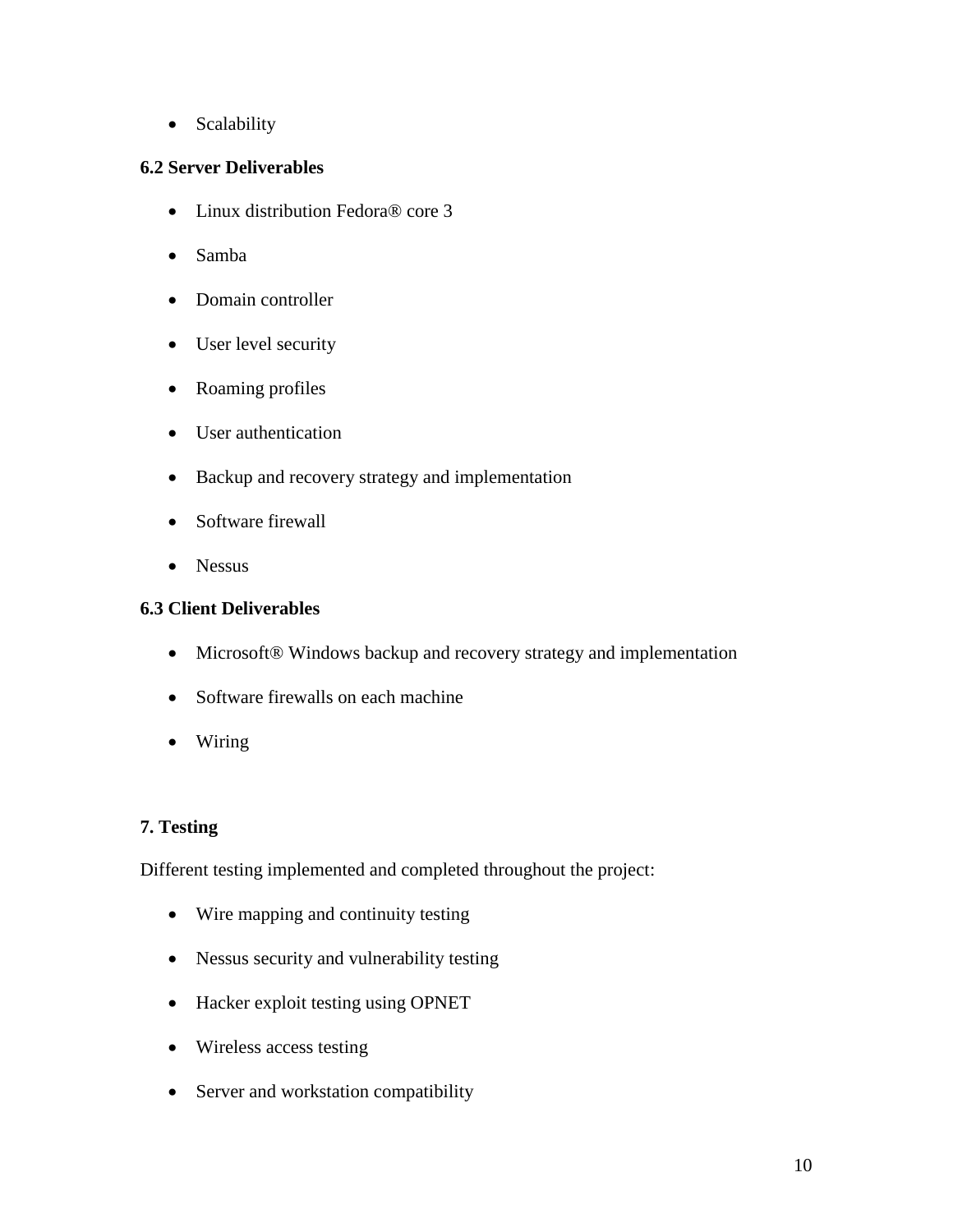• Ethereal packet sniffing

#### **8. Proof of Design**

To meet my deliverables established in Senior Design II, a network was put in place, a wiring scheme was designed and completed, equipment was ordered and assembled, and software was installed. A closet that is located centrally was transformed into a network closet. This closet was selected not only for its location but also for its amenities and size. Because the home is one story, cable was run over the ceiling and jack locations were cut into specific location in various rooms with the terminating ends being dropped into the network closet.

The server hardware and software was ordered, assembled, downloaded, and installed. After the installation of Linux Fedora® core release 3 on the server, procedures were completed for the connecting of computers via a LAN.



Figure 9: Fedora® Desktop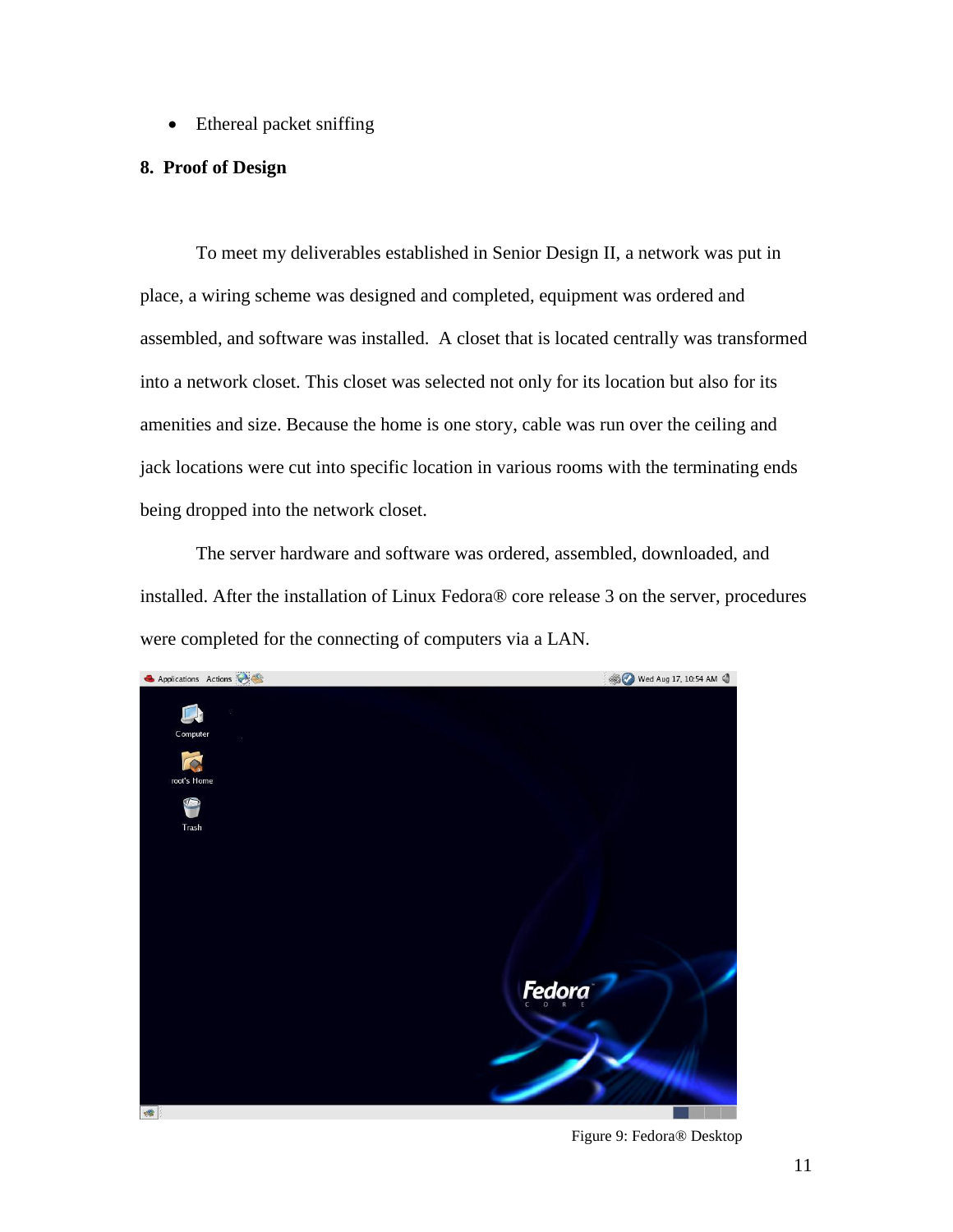The creation of a network makes many services and resources available. For this network a subnet mask was created for the internal network; it is connected to the server by the addition of an additional network interface card, eth1. The addressing schema of the subnet was created for the addition of workstations, WAP, and for security.



Figure 10: etho and eth1 configuration

The GNOME desktop, provided by Fedora® core release 3 installation default, is the desktop environment that one sees when logging in. The look-and feel-framework is provided by the window manager. The enhancements include a CD-burning feature, improved panels, plug-and-play, and accessibility features to improve ease-of-use for people with disabilities. The windows and icons visible are arranged on the desktop area. This area also supports a drag-and-drop between applications, a desktop menu, and icons for launching applications.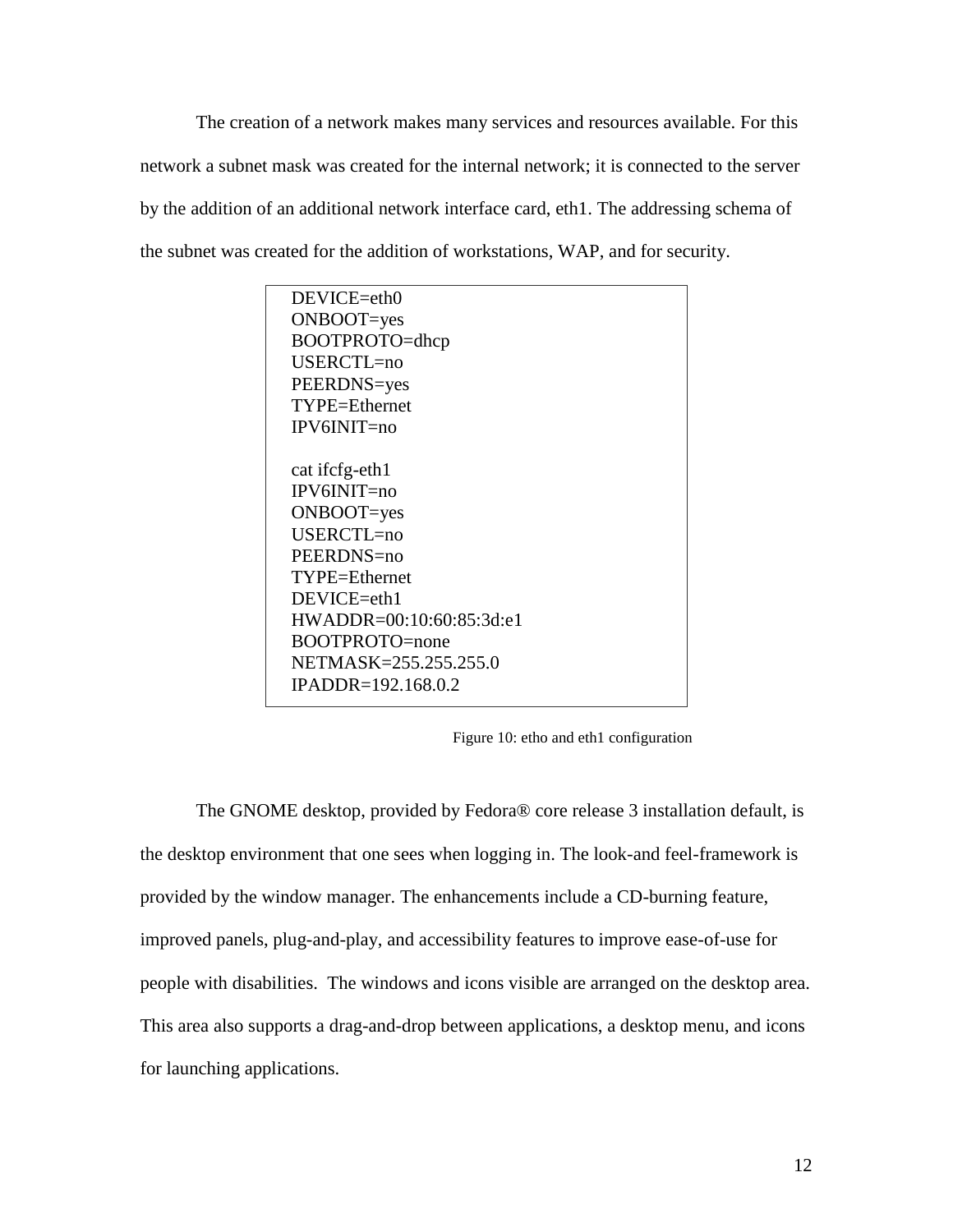

Figure 11: Application GUI

Network printing was enabled by the configuration file Common UNIX Printing Service (CUPS), which is the recommended print service for this Linux version. Once a local printer is configured, print commands are available for carrying out the actual printing. Commands also exist for querying print queues, manipulating print queues, and removing print queues. A local printer can also be shared as a print server to users on the network.

<Location /printers/deskjet-810c-2> Order Deny,Allow Deny From All Allow From 127.0.0.1 AuthType None Allow from 192.168.0.1/255.255.255.0 Allow from 192.168.0.2/255.255.255.0 Allow from 192.168.0.3/255.255.255.0 Allow from @IF(eth0) Allow from @IF(eth1) Listen 192.168.0.2:631 Listen 72.49.106.163:631 Listen 127.0.0.1:631

Figure 12: Print Allow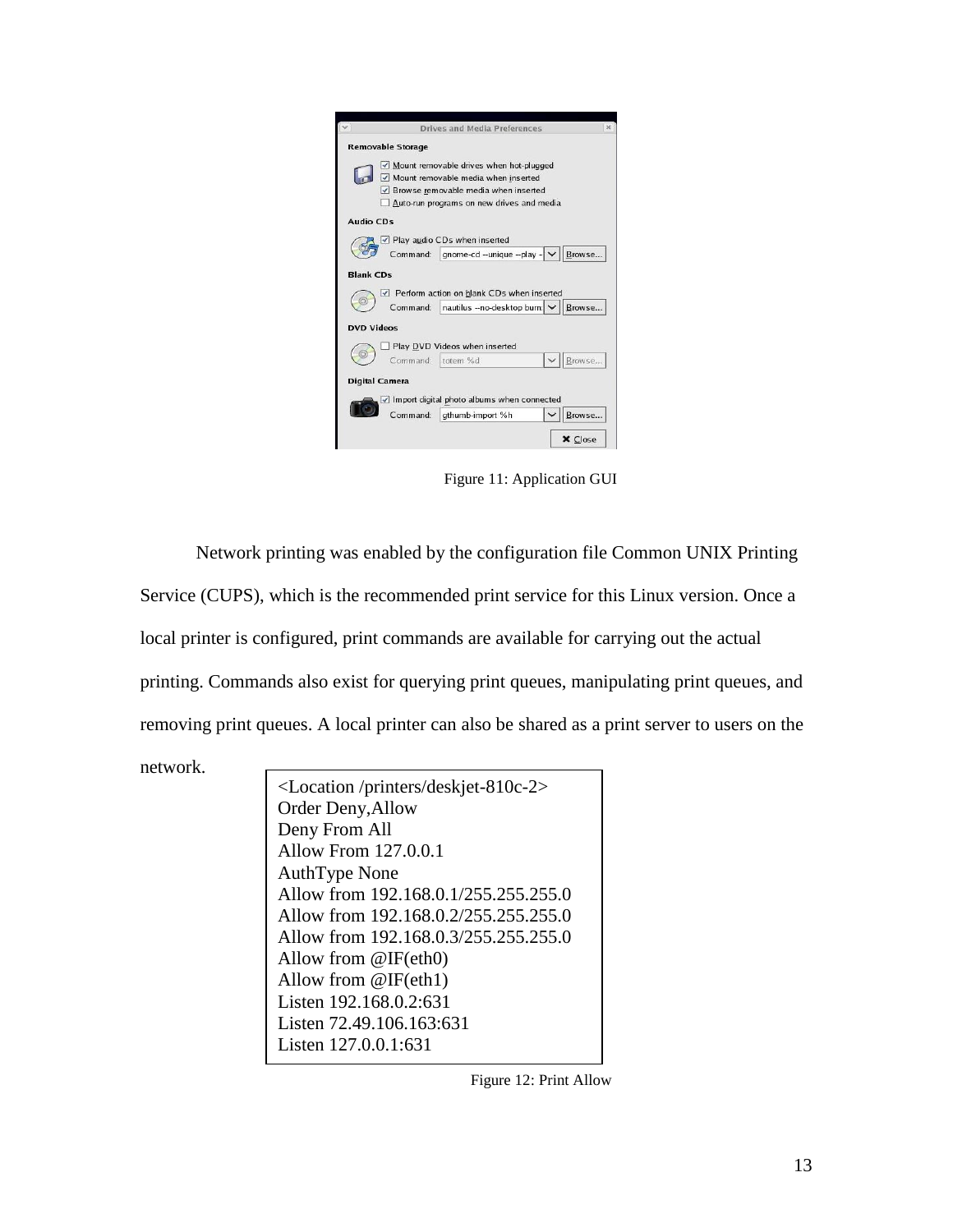|                      |                                             |                                                                                                                                                                                                                                               | Edit a print queue |                       | $\boldsymbol{\varkappa}$ |
|----------------------|---------------------------------------------|-----------------------------------------------------------------------------------------------------------------------------------------------------------------------------------------------------------------------------------------------|--------------------|-----------------------|--------------------------|
|                      |                                             | Queue name Queue type Queue options Printer driver Driver options                                                                                                                                                                             |                    |                       |                          |
| Name: deskjet-810c-2 | a letter and contain no spaces.             | This is the name of the queue. It must begin with                                                                                                                                                                                             |                    |                       |                          |
| About                | This is the description of the printer.     |                                                                                                                                                                                                                                               |                    |                       |                          |
|                      |                                             | Short description: networked hp printer                                                                                                                                                                                                       |                    |                       |                          |
| Queue General        | Allowed hosts<br>Network devices eth0, eth1 | Sharing properties - deskjet-810c-2<br>$\sqrt{\phantom{a}}$ This queue is available to other computers<br>Network address 192.168.0.1/255.255.255.0<br>Network address 192.168.0.2/255.255.255.0<br>Network address 192.168.0.3/255.255.255.0 |                    | Add<br>Edit<br>Remove | $\boldsymbol{\times}$    |
| <b>B</b> Help        |                                             |                                                                                                                                                                                                                                               | X Cancel           | $\sqrt{X}$            |                          |
| <b>B</b> Help        |                                             |                                                                                                                                                                                                                                               | Sharing            | <b>X</b> Cancel       | $\sqrt{X}$ OK            |

Figure 13: Print GUI

On the server side, backups of all the files that have been changed are appended and saved to a file. The files are saved in /etc/cron.weekly/backup and the file will launch the file, mirrorthis, which mounts an external device to save the backup.

> mirrorthis #!/bin/sh cd `dirname \$1` 2>&1 rsync --stats -a --delete --force ./\$1 /mnt/externaldrive/. 2>&1 >/synclogs/\$1sync.log

Figure 14: Server Backup File

An automatic backup schedule has also been implemented to run on the Windows

XP client workstations. This plan has been scheduled to run weekly.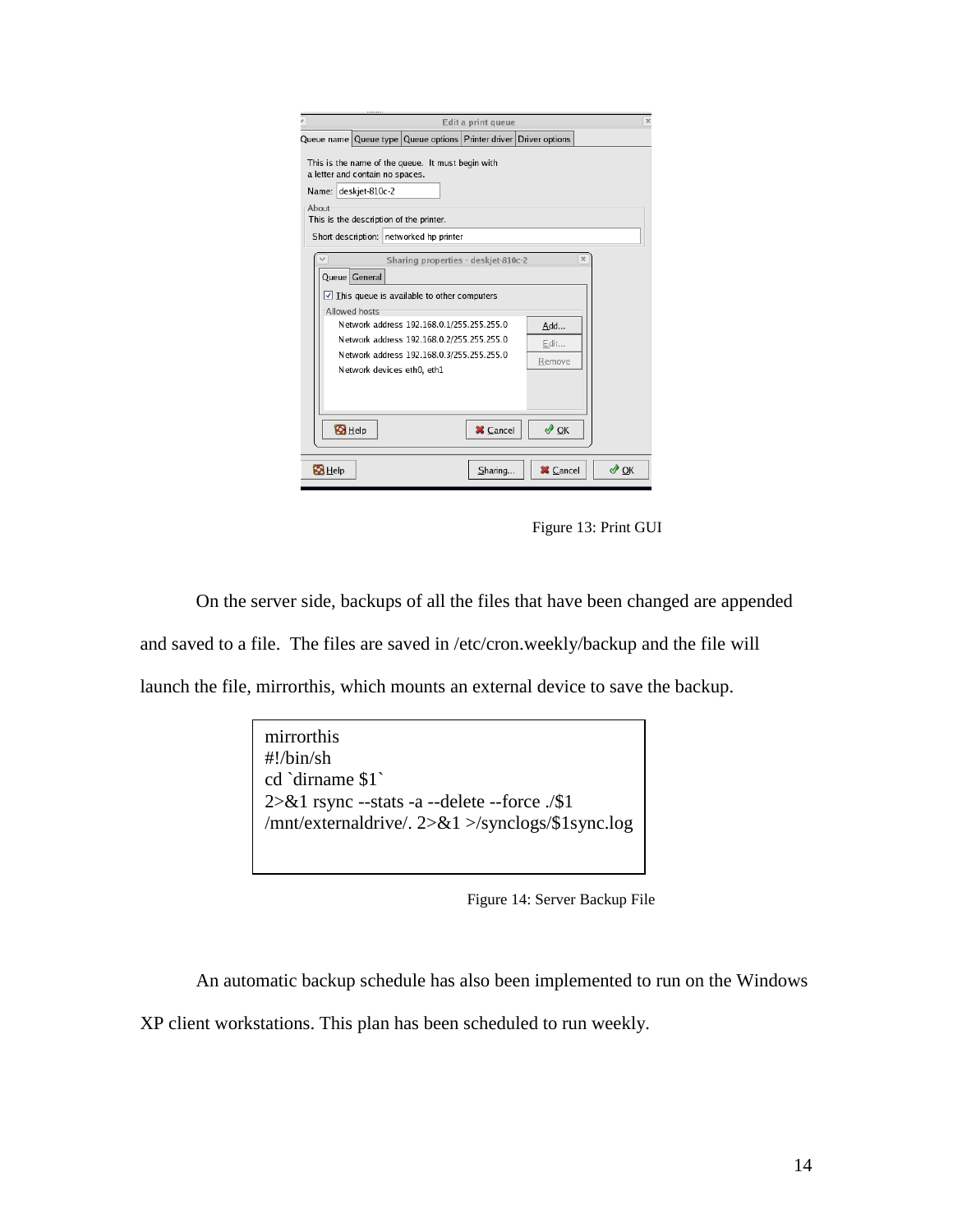| <b>Schedule Job</b>                                                                                                                                                                                                                                                   | <b>Schedule Job</b>                                                                                                                                                                                                                                                                                                                                                                                                                          |
|-----------------------------------------------------------------------------------------------------------------------------------------------------------------------------------------------------------------------------------------------------------------------|----------------------------------------------------------------------------------------------------------------------------------------------------------------------------------------------------------------------------------------------------------------------------------------------------------------------------------------------------------------------------------------------------------------------------------------------|
| Schedule<br>Settings<br>At 8:00 PM every Fri of every week, starting 08/16/2005                                                                                                                                                                                       | Settings<br>Schedule<br>Scheduled Task Completed<br>Delete the task if it is not scheduled to run again.<br>$\frac{4}{3}$ hour(s) 0<br>÷<br>$\boxed{\vee}$ Stop the task if it runs for: $\boxed{4}$<br>minute(s).                                                                                                                                                                                                                           |
| Schedule Task:<br>Start time:<br>8:00 PM<br>Weekly<br>÷<br>Advanced<br>$\checkmark$<br>Schedule Task Weekly<br>$E$ very   1<br>week(s) on:<br>$\Box$ Sat<br>$\Box$ Mon<br>$\Box$ Sun<br>$\Box$ Tue<br>⊟ Wed<br>$\Box$ Thu<br>$\nabla$ Fri<br>Show multiple schedules. | <b>Idle Time</b><br>Only start the task if the computer has been idle for at least:<br>$\leftarrow$ minute(s)<br>30<br>If the computer has not been idle that long, retry for up to:<br>minute(s)<br>÷<br>60<br>Stop the task if the computer ceases to be idle.<br>Power Management<br>Don't start the task if the computer is running on batteries.<br>Stop the task if battery mode begins.<br>$\vee$ Wake the computer to run this task. |
| 0K<br>Cancel                                                                                                                                                                                                                                                          | OK<br>Cancel                                                                                                                                                                                                                                                                                                                                                                                                                                 |

Figure 15: Windows Backup Schedule Figure 16: Windows Backup Schedule

Nessus, a vulnerability scan utility, has also been implemented on the network. The configuration files and instructions were obtained from Nessus. A GUI interface allows the administrator to select specific plugins (pre-scripted applications) to check to security weaknesses in the network.



Figure 17: Nessus Plug in GUI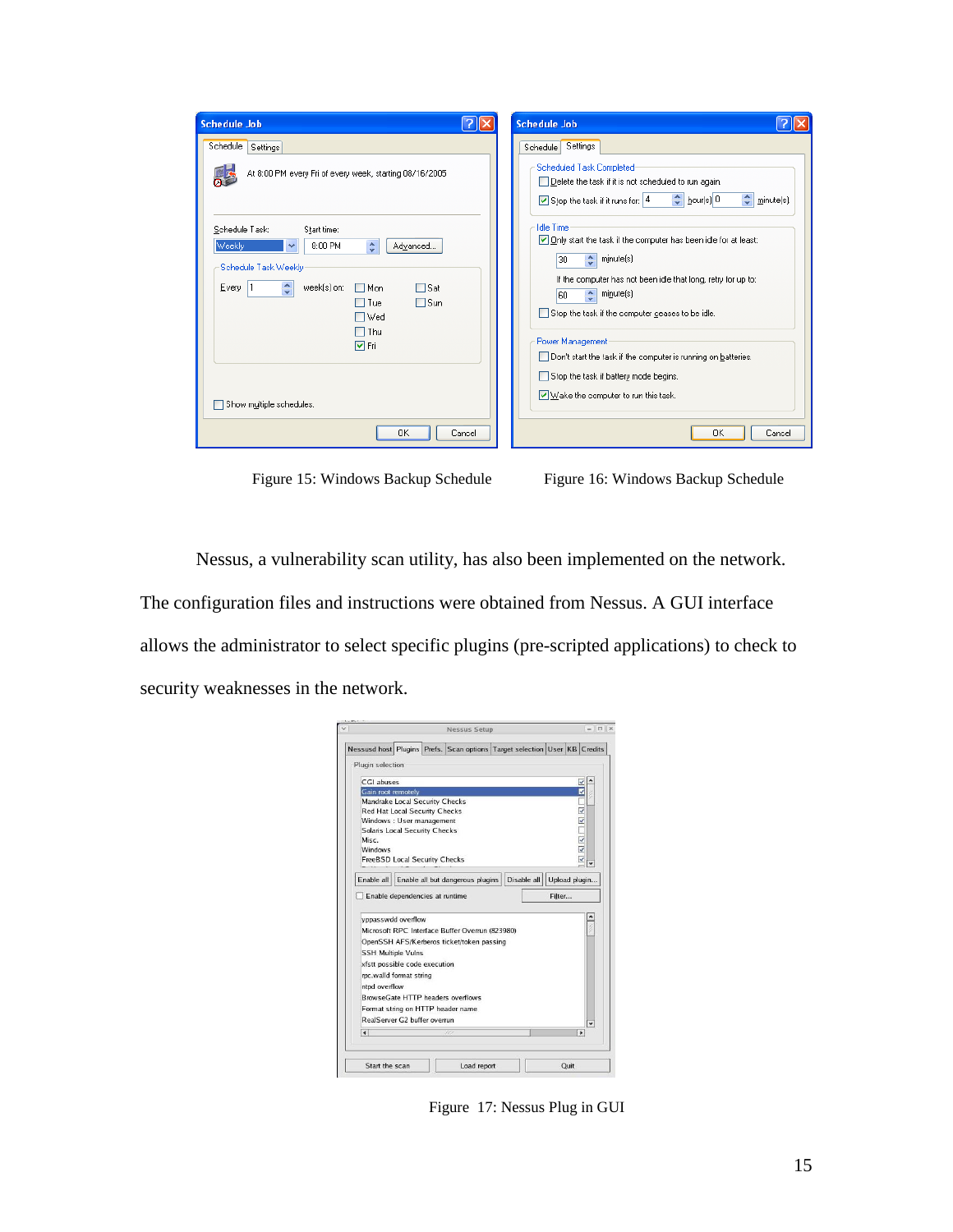#### **9. Conclusion and Recommendations**

#### **9.1 Conclusion**

This project was created to satisfy a particular need for the members of my household. Though this project was custom created, the overall design concepts can be recreated in any home or small office. The performance of the completed network has far surpassed my expectations. Small problems involving both hardware and software, that individual computers were experiencing have been eliminated and performance and user satisfaction has increased. This project has fulfilled all Design Freeze deliverables. Testing was implemented and performed throughout the project. In particular, the vulnerability testing using Nessus has been essential.

#### **9.2 Recommendations**

While working on this project, I encountered several challenges. All of the problems were resolved; however, one resolution (the performance of my DSL line) was out of my control. All of my deliverables were met but some required more time to implement than previously anticipated. This section addresses some of the issues that were encountered and the actions taken.

Samba 3.0 has increased the performance level between the various operating systems, especially since the domain controller configuration feature has been added. I would have saved a lot of time if I had had previous experience with the release. My lack of expertise in this area increased my research time pushing the implementation of this feature to the last minute.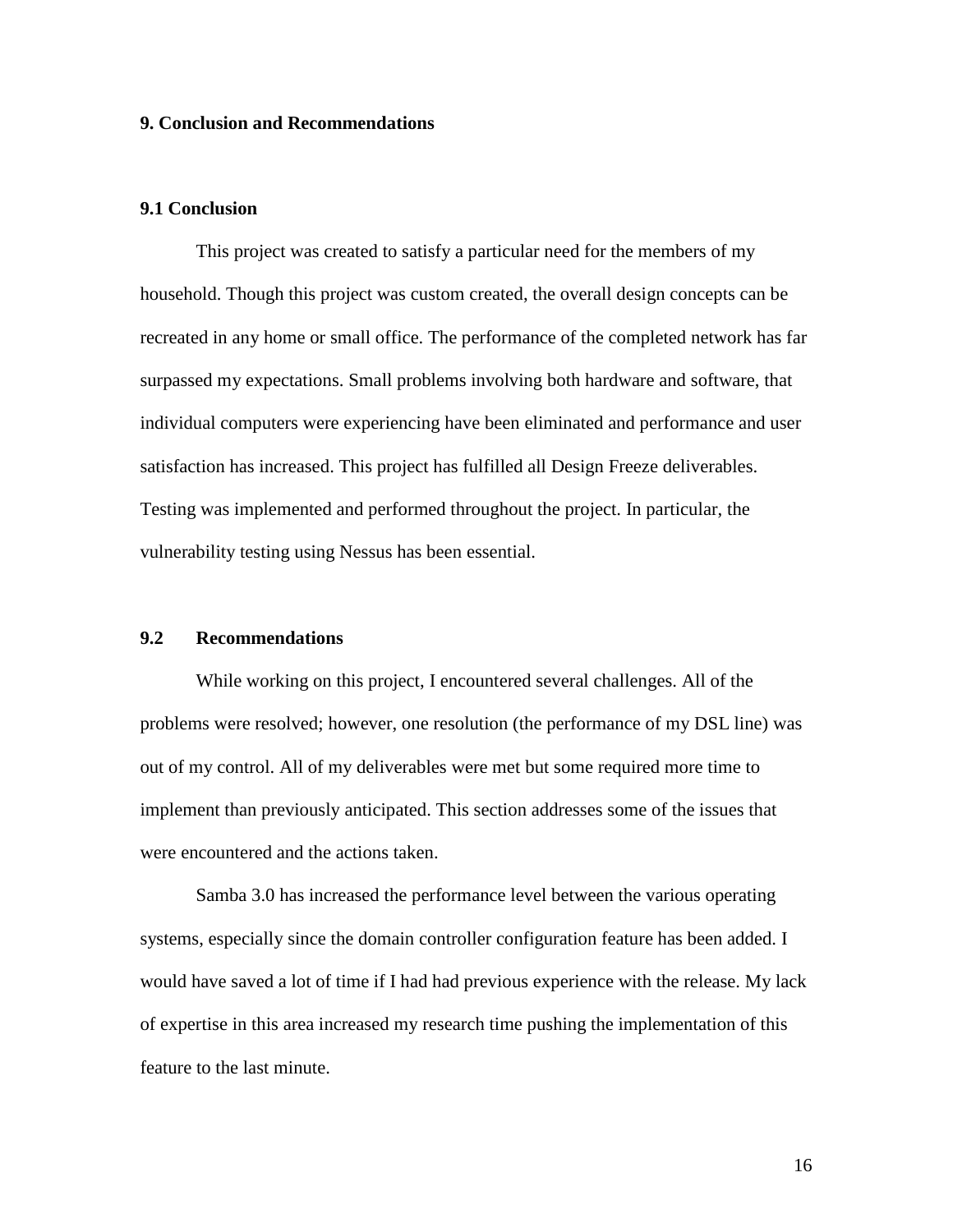The other major problem that I experienced was with the performance of the DSL line. The DSL line was to be transmitting at speed close to that of a T1 line; however, at this speed my network performance would begin to degrade. I began experiencing packet loss. The network provider lowered my speed; the problem was eliminated. I have since contacted the provider to question when my neighborhood would be upgraded.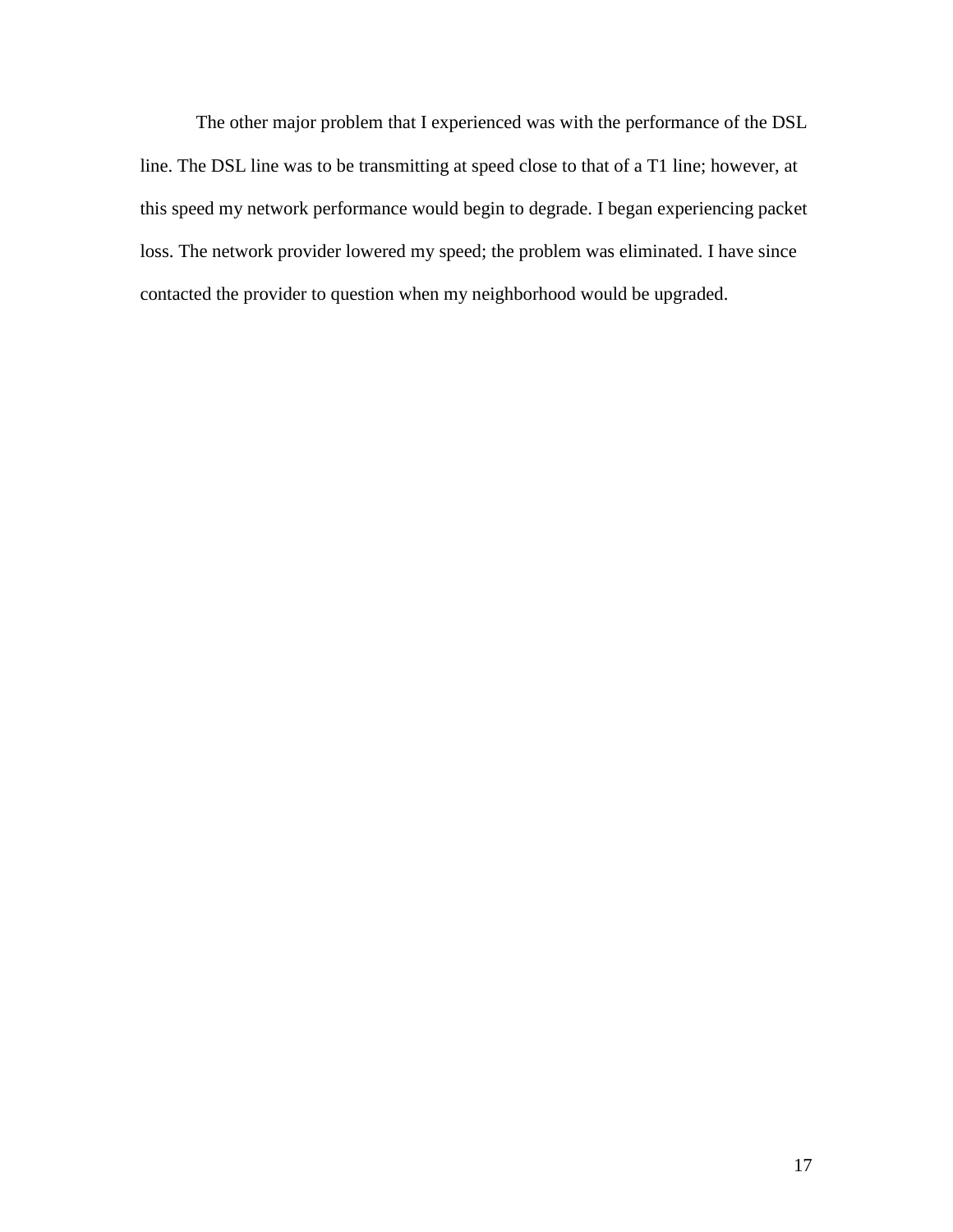# **Appendix A**

# **Configuration Files**

## **A.1 Samba**

### **Smb.conf** # **Global Settings [global]**

- # workgroup = NT-Domain-Name or Workgroup-Name workgroup = MYGROUP
- # server string is the equivalent of the NT Description field server string = Samba Server
- # This option is important for security. It allows you to restrict # connections to machines which are on your local network. hosts allow = 192.168.1. 192.168.2. 127.
- # if you want to automatically load your printer list rather
- # than setting them up individually then you'll need this printcap name = /etc/printcap load printers = yes  $printing = cups$

```
# This option tells cups that the data has already been rasterized
cups options = raw
```
- # Uncomment this if you want a guest account, you must add this to /etc/passwd  $guest account = pcguest$
- # this tells Samba to use a separate log file for each machine that connects log file = /var/log/samba/%m.log
- # Put a capping on the size of the log files (in Kb). max  $log size = 50$

 $security = user$ 

# Password Level allows matching of \_n\_ characters of the password for # all combinations of upper and lower case.

password  $level = 8$ username level  $= 8$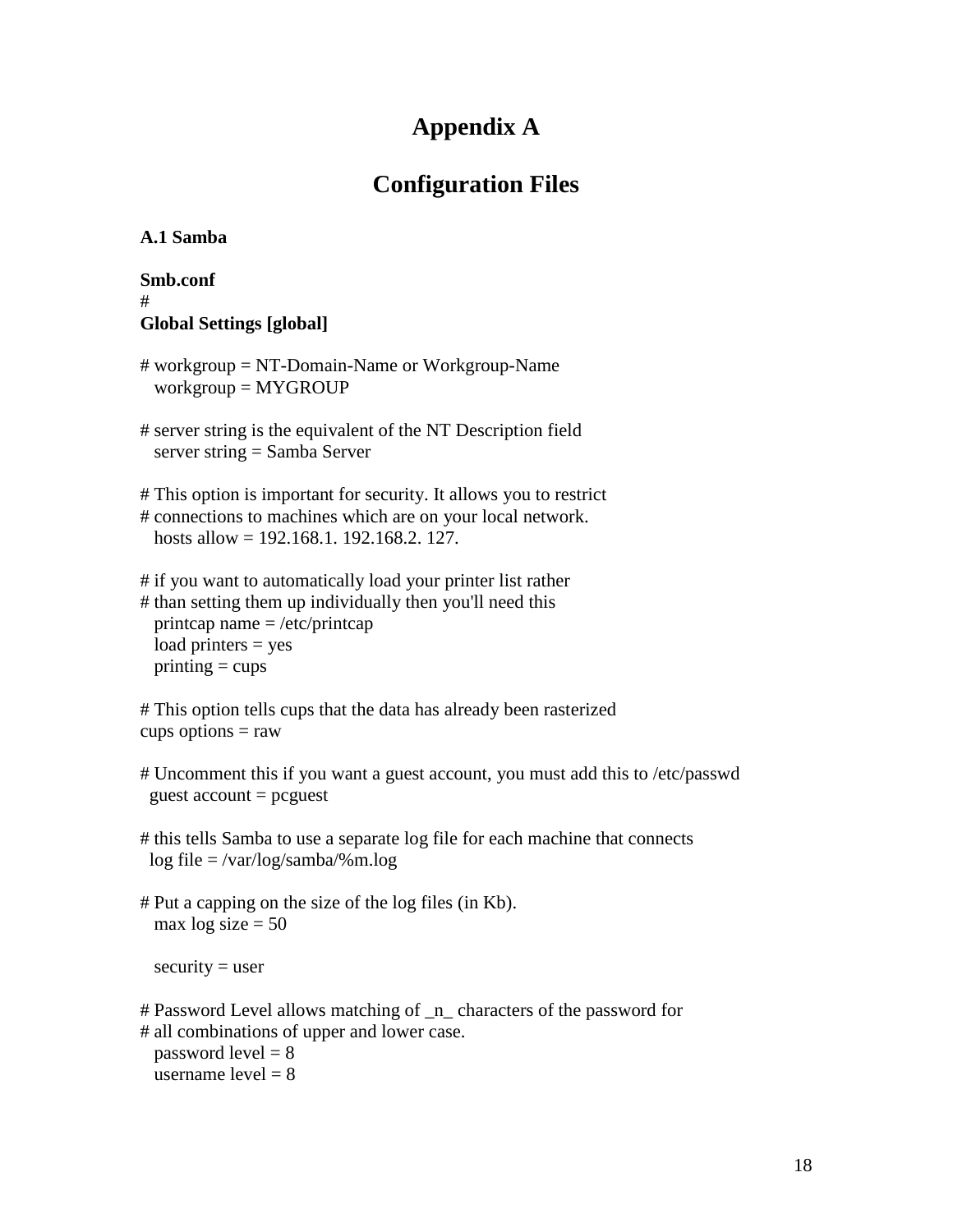#### **# You may wish to use password encryption.**

 encrypt passwords = yes smb passwd file = /etc/samba/smbpasswd

### **# The following are needed to allow password changing from Windows to # update the Linux system password also.**

unix password sync  $=$  Yes passwd program = /usr/bin/passwd %u passwd chat = \*New\*UNIX\*password\* %n\n \*ReType\*new\*UNIX\*password\* %n\n \*passwd:\*all\*authentication\*tokens\*updated\*successfully\*

# Unix users can map to different SMB User names username map = /etc/samba/smbusers

#### **# Configure Samba to use multiple interfaces**

# If you have multiple network interfaces then you must list them

interfaces = 192.168.12.2/24 192.168.13.2/24

- # Configure remote browse list synchronization remote browse sync = 192.168.3.25 192.168.5.255
- # Cause this host to announce itself to local subnets here remote announce = 192.168.1.255 192.168.2.44
- # Browser Control Options:  $local master = no$

# OS Level determines the precedence of this server in master browser

os level = 33

**# Domain Master specifies Samba to be the Domain Master Browser**.  $domain master = yes$ 

preferred master = yes

# Enable this if you want Samba to be a domain logon server for

 $domain$  logons  $=$  yes

#### # **Where to store roving profiles** (only for Win95 and WinNT)

- # %L substitutes for this servers netbios name, %U is username
- # You must uncomment the [Profiles] share below

logon path =  $\%L\Profiles\%U$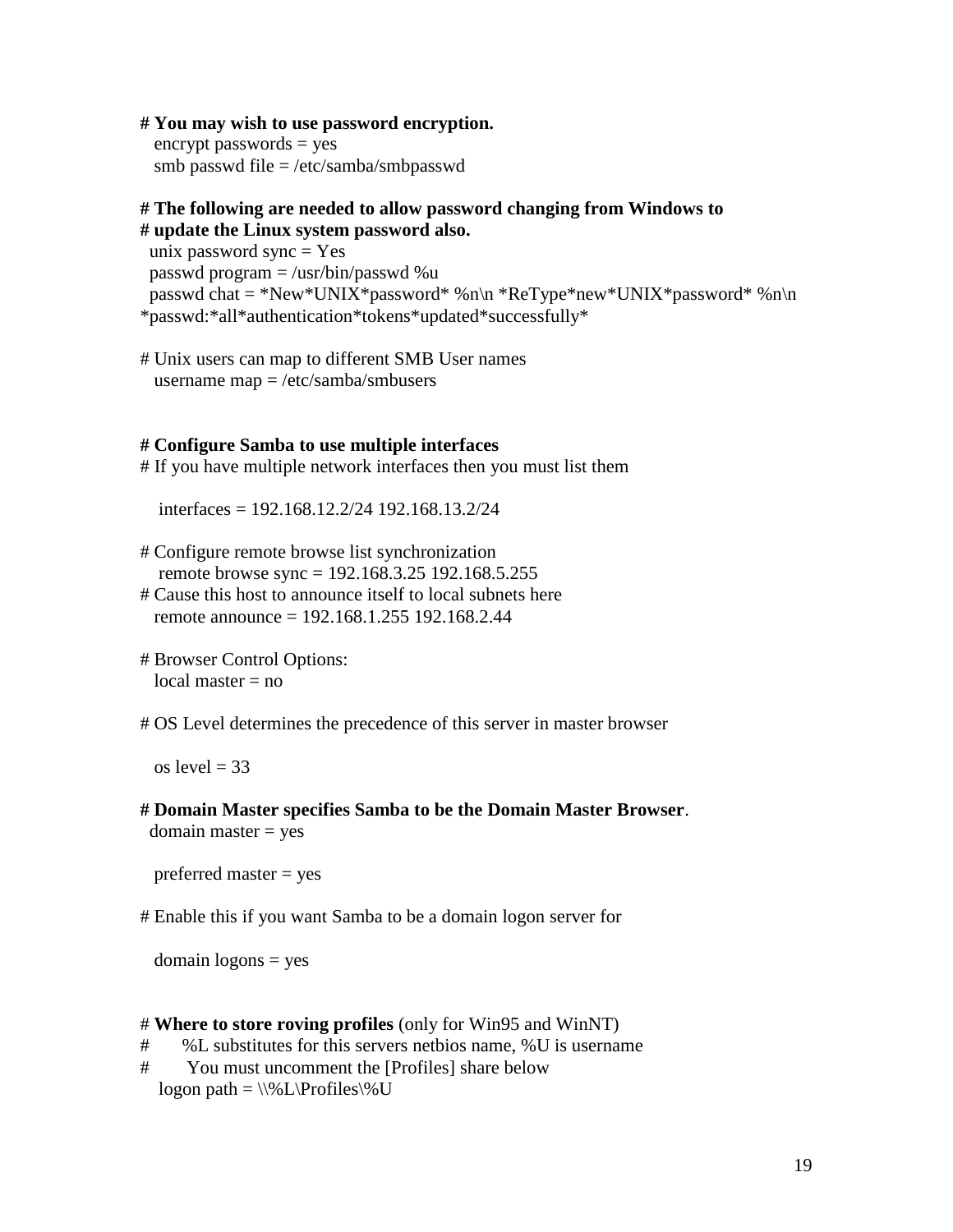# All NetBIOS names must be resolved to IP Addresses name resolve order  $=$  wins lmhosts bcast

# Windows Internet Name Serving Support Section: WINS Support - Tells the NMBD component of Samba to enable it's WINS Server wins support  $=$  yes

WINS Server wins server  $= w.x.y.z$ 

WINS Proxy - Tells Samba to answer name resolution queries on wins  $prox_y = yes$ 

#### **Share Definitions**

idmap uid  $= 16777216 - 33554431$ idmap gid =  $16777216 - 33554431$ template shell  $=$  /bin/false winbind use default domain = no [homes]  $comment = Home$  Directories  $b$ rowseable = no writable  $=$  yes

# Un-comment the following and create the netlogon directory for Domain Logons [netlogon] comment = Network Logon Service path = /home/netlogon guest o $k = yes$ writable  $=$  no share modes  $=$  no

# Un-comment the following to provide a specific roving profile share [Profiles] path = /home/profiles  $b$ rowseable = no guest o $k = ves$ 

```
# NOTE: If you have a BSD-style print system there is no need to 
# specifically define each individual printer
[printers]
  comment = All Printers
  path = /var/spool/samba
 browseable = no
```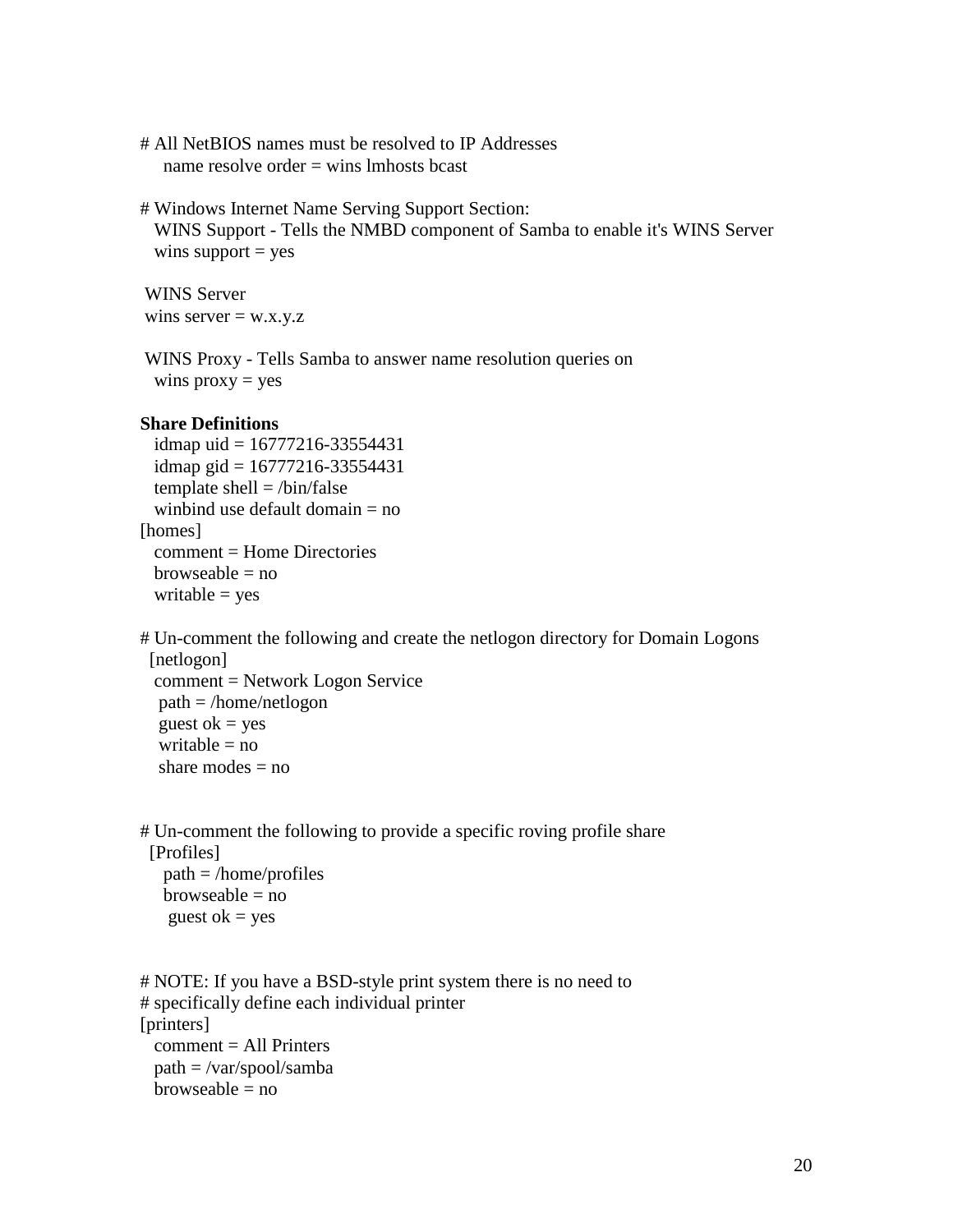# Set public = yes to allow user 'guest account' to print guest o $k = no$ writable  $=$  no  $printable = yes$ 

#### **A.2 Nessus-user**

nessusd\_host = isaac nessusd\_user = mary paranoia\_level = 1 begin(SCANNER\_SET)  $10180 = yes$  $10278 = no$  $10331 = no$  $10335 = yes$  $10841 = no$  $10336 = no$  $10796 = no$  $11219 = no$  $14259 = no$  $14272 = no$  $14274 = no$  $14663 = no$ end(SCANNER\_SET) begin(SERVER\_PREFS) max hosts  $= 20$ max checks  $= 4$ end(SERVER\_PREFS) /nessus/nessusd.users # # Basically, this is # username:[password] # rules for the user # # User foo, with password bar : #foo:bar #accept 192.168.0.0/16 #default deny # User oof : #oof:rab

#deny 192.168.1.1/24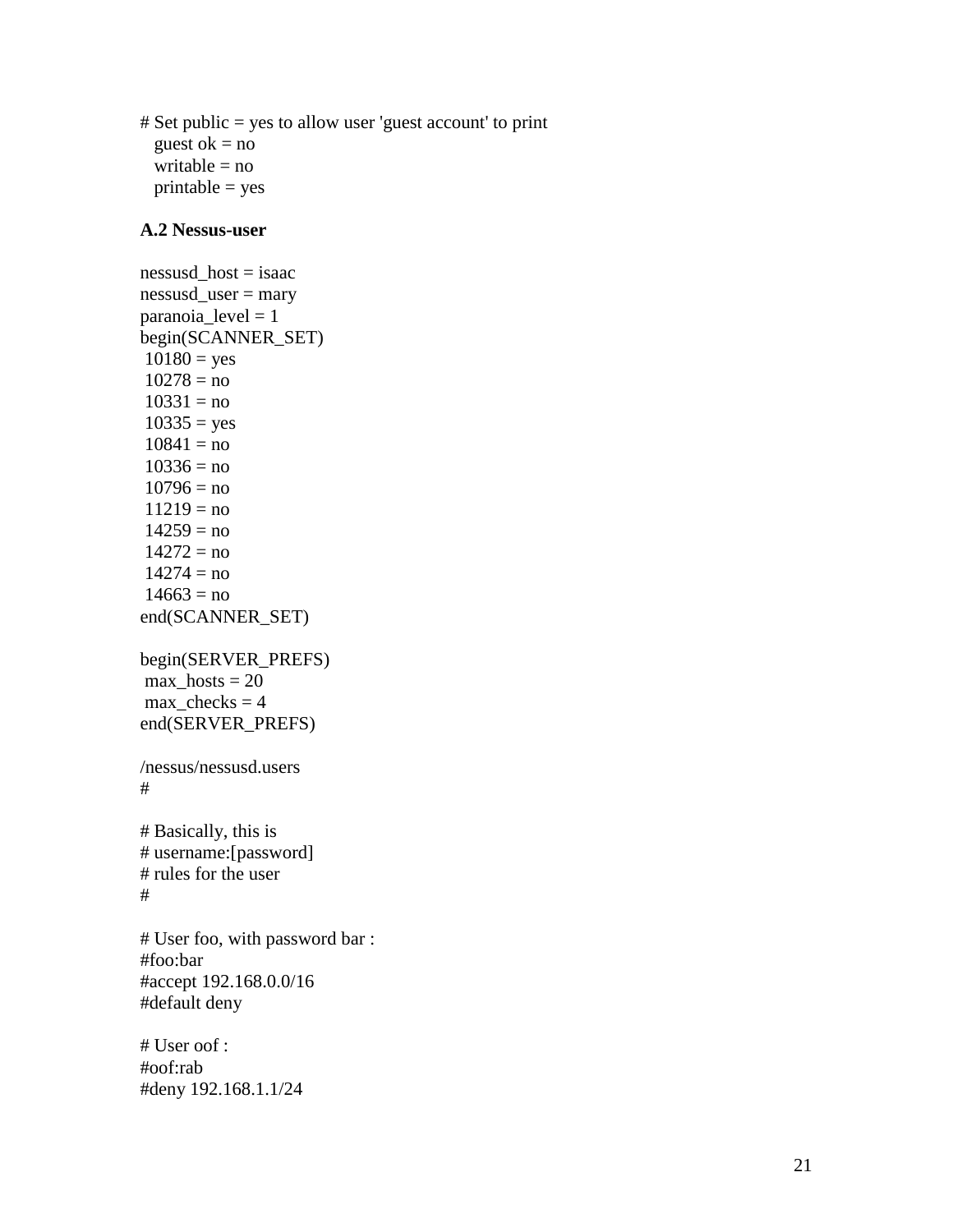#default accept

# Default users, authenticated via their public key, and their rules :  $*$ : default accept

#### **A.3. IPTABLES**

Table: nat Chain PREROUTING (policy ACCEPT) target prot opt source destination Chain POSTROUTING (policy ACCEPT) target prot opt source destination MASQUERADE all -- 0.0.0.0/0 0.0.0.0/0 Chain OUTPUT (policy ACCEPT) target prot opt source destination Table: filter Chain INPUT (policy ACCEPT) target prot opt source destination RH-Firewall-1-INPUT all -- 0.0.0.0/0 0.0.0.0/0 DROP tcp  $- 0.0.0.0/0$  0.0.0.0/0 tcp dpt:21 DROP tcp  $- 0.0.0.0/0$  0.0.0.0/0 tcp dpt:515 DROP tcp  $- 0.0.0.0/0$  0.0.0.0/0 tcp dpt:139 DROP tcp --  $0.0.0.0/0$  0.0.0.0/0 tcp dpt:901 DROP tcp --  $0.0.0.0/0$  0.0.0.0/0 tcp dpt:631 DROP tcp --  $0.0.0.0/0$  0.0.0.0/0 tcp dpt:445 DROP udp  $- 0.0.0.0/0$  0.0.0.0/0 udp dpt:137 DROP udp  $- 0.0.0.0/0$  0.0.0.0/0 udp dpt:138 DROP tcp --  $0.0.0.0/0$  0.0.0.0/0 tcp dpt:1241 Chain FORWARD (policy ACCEPT) target prot opt source destination RH-Firewall-1- INPUT all -- 0.0.0.0/0 0.0.0.0/0 ACCEPT all -- 192.168.0.0/24 0.0.0.0/0 ACCEPT all -- 0.0.0.0/0 192.168.0.0/24 DROP all -- !192.168.0.0/24 0.0.0.0/0 Chain OUTPUT (policy ACCEPT) target prot opt source destination

Chain RH-Firewall-1-INPUT (2 references) target prot opt source destination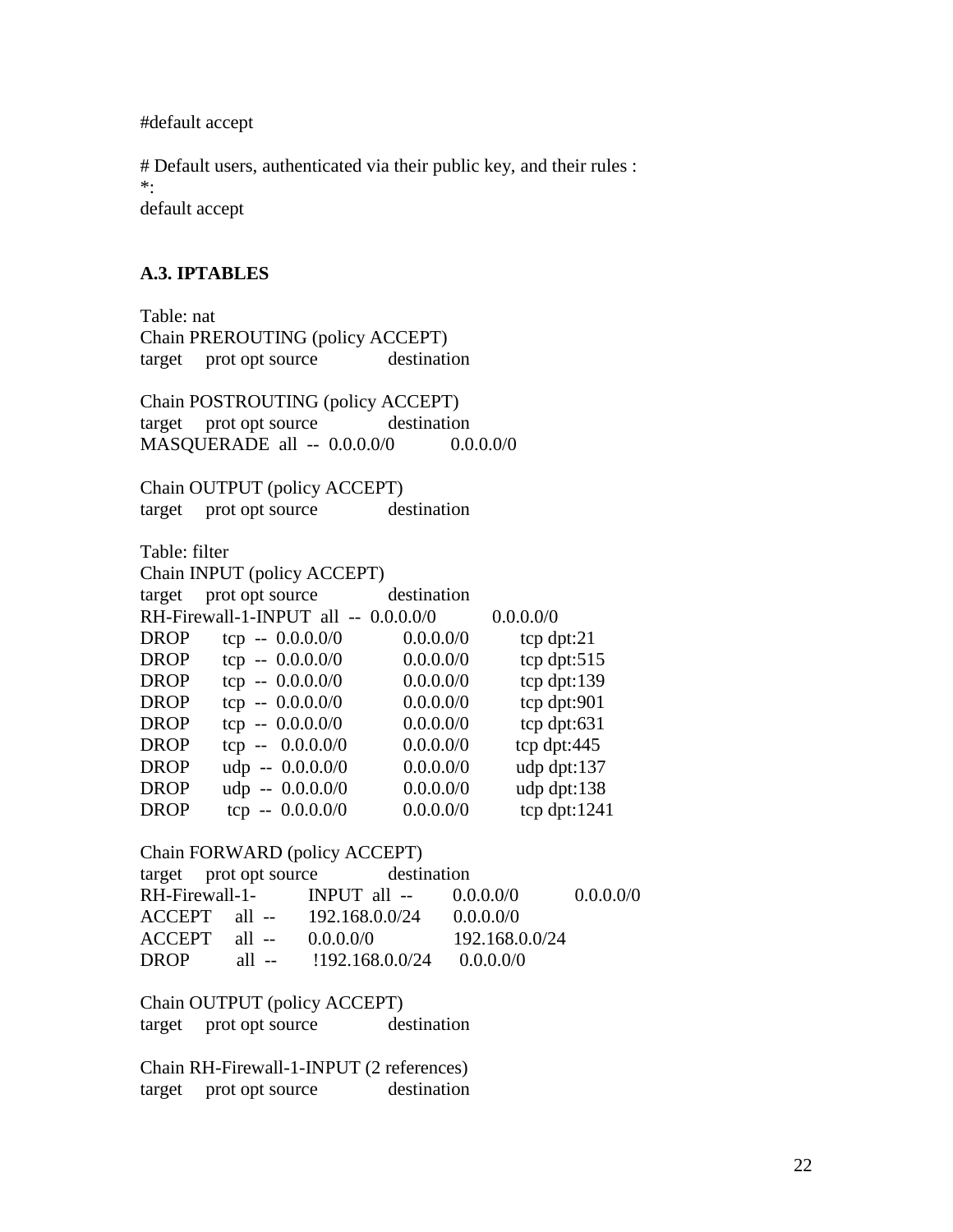| <b>ACCEPT</b> | all $- 0.0.0.0/0$        | 0.0.0.0/0   |                                  |
|---------------|--------------------------|-------------|----------------------------------|
| <b>ACCEPT</b> | all $- 0.0.0.0/0$        | 0.0.0.0/0   |                                  |
| <b>ACCEPT</b> | all $- 0.0.0.0/0$        | 0.0.0.0/0   |                                  |
| <b>ACCEPT</b> | icmp $-0.0.0.0/0$        | 0.0.0.0/0   | icmp type 255                    |
| <b>ACCEPT</b> | $\exp -0.0.000$          | 0.0.0.0/0   |                                  |
| <b>ACCEPT</b> | ah $-0.0.000$            | 0.0.0.0/0   |                                  |
| <b>ACCEPT</b> | $\text{udp} - 0.0.0.00$  | 224.0.0.251 | udp dpt: $5353$                  |
| <b>ACCEPT</b> | $\text{udp} - 0.0.0.0/0$ | 0.0.0.0/0   | udp dpt: $631$                   |
| <b>ACCEPT</b> | all $- 0.0.0.0/0$        | 0.0.0.0/0   | state RELATED, ESTABLISHED       |
| <b>ACCEPT</b> | tcp $- 0.0.000$          | 0.0.0.0/0   | state NEW tcp dpt:80             |
| <b>ACCEPT</b> | tcp $- 0.0.000$          | 0.0.0.0/0   | state NEW tcp dpt:443            |
| <b>ACCEPT</b> | tcp $- 0.0.000$          | 0.0.0.0/0   | state NEW tcp dpt:22             |
| <b>REJECT</b> | all $- 0.0.0.0/0$        | 0.0.0.0/0   | reject-with icmp-host-prohibited |
|               |                          |             |                                  |

### **A.4. FSTAB**

# This file is edited by fstab-sync - LABEL=/ / ext3 defaults 1 1 LABEL=/boot /boot ext3 defaults 1 2 none /dev/pts devpts gid=5,mode=620 0 0 none /dev/shm tmpfs defaults 0 0 LABEL=/home /home ext3 defaults 12 none /proc proc defaults 0 0 none /sys sysfs defaults 0 0 LABEL=/var /var ext3 defaults 12 LABEL=SWAP-hda3 swap swap defaults 0 0 /dev/hdb /media/cdrecorder auto pamconsole,exec,noauto,managed 0 0 /dev/sdc1 /media/APRICORN vfat pamconsole,exec,noauto,iocharset=utf8,managed 0 0

#### **A.5. YUM (for nightly updates)**

/etc/cron.daily/yum.cron #!/bin/sh

if [ -f /var/lock/subsys/yum ]; then /usr/bin/yum -R 10 -e 0 -d 0 -y update yum /usr/bin/yum -R 120 -e 0 -d 0 -y update

#### Fi

/usr/include/fstab.h /usr/sbin/fstab-sync /usr/share/vim/vim63/syntax/fstab.vim /usr/share/man/man5/fstab.5.gz /usr/share/man/man8/fstab-sync.8.gz /etc/hal/device.d/50-fstab-sync.hal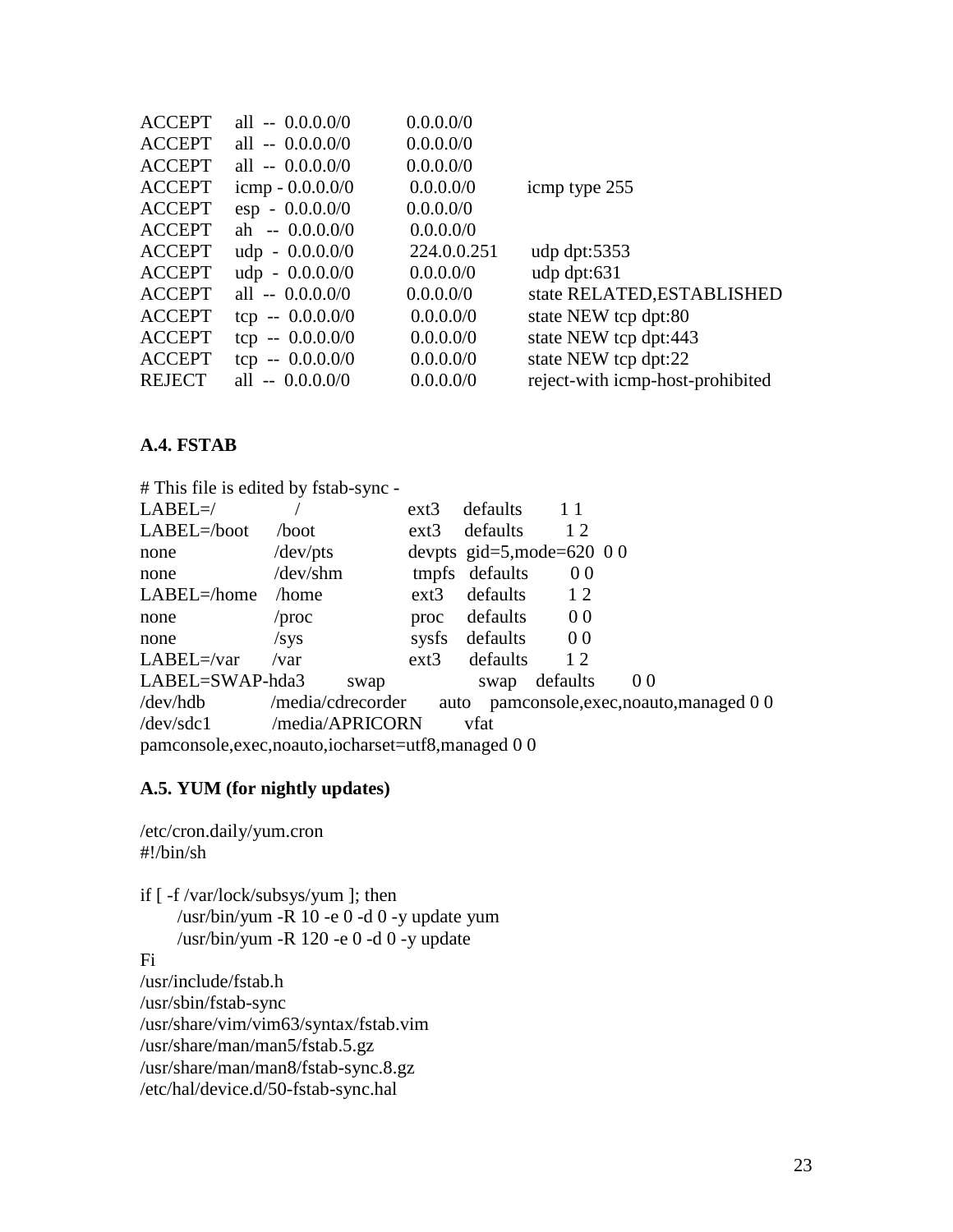# **A.6. CUPS**

# cupsd.conf.in,v 1.16 2004/08/18 17:53:47 mike Exp \$". # <Location /printers/deskjet-810c-2> Order Deny,Allow Deny From All Allow From 127.0.0.1 AuthType None Allow from 192.168.0.1/255.255.255.0 Allow from 192.168.0.2/255.255.255.0 Allow from 192.168.0.3/255.255.255.0 Allow from @IF(eth0) Allow from @IF(eth1) </Location> Browsing Off Listen 192.168.0.2:631 Listen 72.49.106.163:631 Listen 127.0.0.1:631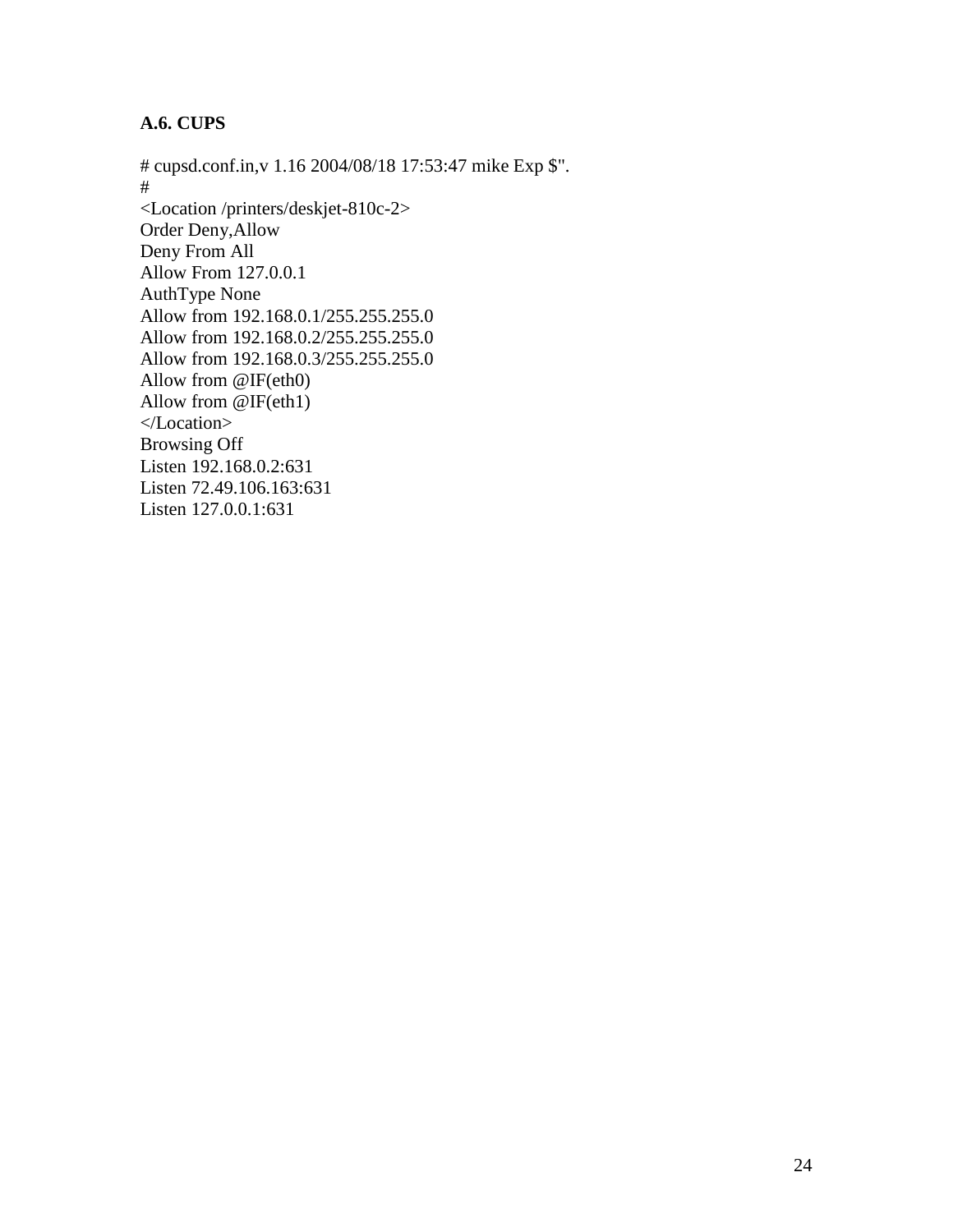# **Appendix B**

# **Checklist**

# **Router Considerations**

| <b>Check</b> | <b>Description</b>                                                                                                                  |
|--------------|-------------------------------------------------------------------------------------------------------------------------------------|
| □            | Latest patches and updates are installed.                                                                                           |
| □            | You subscribed to router vendor's security notification service.                                                                    |
| □            | Known vulnerable ports are blocked.                                                                                                 |
| П            | Ingress and egress filtering is enabled. Incoming and outgoing packets are confirmed as<br>coming from public or internal networks. |
| П            | ICMP traffic is screened from the internal network.                                                                                 |
| □            | Administration interfaces to the router are enumerated and secured.                                                                 |
| □            | Web-facing administration is disabled.                                                                                              |
| □            | Directed broadcast traffic is not received or forwarded.                                                                            |
| □            | Unused services are disabled (for example, TFTP).                                                                                   |
| □            | Strong passwords are used.                                                                                                          |
| □            | Logging is enabled and audited for unusual traffic or patterns.                                                                     |
| □            | Large ping packets are screened.                                                                                                    |
| П            | Routing Information Protocol (RIP) packets, if used, are blocked at the outermost router.                                           |

### **Firewall Considerations**

| <b>Check</b> | <b>Description</b>                                                                      |
|--------------|-----------------------------------------------------------------------------------------|
|              | Latest patches and updates are installed.                                               |
|              | Effective filters are in place to prevent malicious traffic from entering the perimeter |
|              | Unused ports are blocked by default.                                                    |
|              | Unused protocols are blocked by default.                                                |
|              | IPsec is configured for encrypted communication within the perimeter network.           |
|              | Intrusion detection is enabled at the firewall.                                         |

# **Switch Considerations**

| <b>Check Description</b>                              |
|-------------------------------------------------------|
| Latest patches and updates are installed.             |
| Administrative interfaces are enumerated and secured. |
| Unused administrative interfaces are disabled.        |
| Unused services are disabled.                         |
| Available services are secured.                       |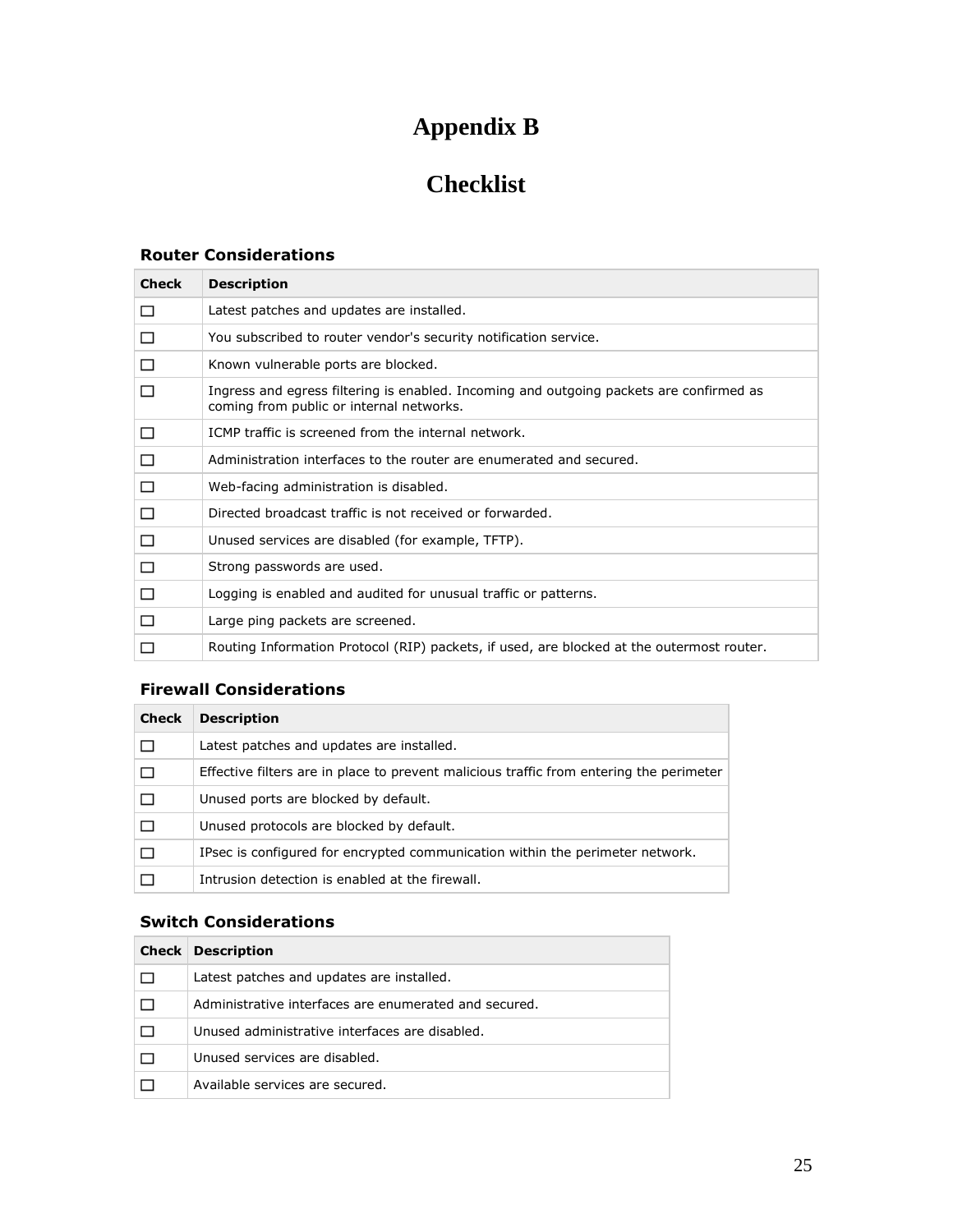# **Appendix C**

# **Nessus Scan Report**

**Nessus Scan Report**

This report gives details on hosts that were tested and issues that were found. Please follow the recommended steps and procedures to eradicate these threats.

|          | <b>Scan Details</b> |
|----------|---------------------|
|          |                     |
| $^{(1)}$ |                     |
|          |                     |
|          |                     |

|                                 | <b>Host List</b>          |
|---------------------------------|---------------------------|
| Host(s)                         | <b>Possible Issue</b>     |
| buddybelle.homelinux.com        | Security warning(s) found |
| $\lceil$ return to top $\rceil$ |                           |

|                                                                     |                           | <b>Analysis of Host</b>        |
|---------------------------------------------------------------------|---------------------------|--------------------------------|
| <b>Address of Host</b>                                              | <b>Port/Service</b>       | <b>Issue</b><br>regarding Port |
| buddybelle.homelinux.com qeneral/tcp                                |                           | Security notes found           |
| buddybelle.homelinux.com                                            | microsoft-ds<br>(445/tCD) | Security notes found           |
| buddybelle.homelinux.com netbios-ssn (139/tcp) Security notes found |                           |                                |
| buddybelle.homelinux.com netbios-ns (137/udp)                       |                           | Security warning(s)<br>found   |
| buddybelle.homelinux.com http (80/tcp)                              |                           | Security notes found           |
| buddybelle.homelinux.com ssh (22/tcp)                               |                           | Security warning(s)<br>found   |

| <b>Security Issues and Fixes: buddybelle.homelinux.com</b> |             |                                                                                                                                      |  |  |
|------------------------------------------------------------|-------------|--------------------------------------------------------------------------------------------------------------------------------------|--|--|
| <b>Type</b>                                                | <b>Port</b> | <b>Issue and Fix</b>                                                                                                                 |  |  |
| Informational general/tcp                                  |             | However the execution of the command "uname -a" failed, so<br>local security<br>checks have not been enabled<br>Nessus ID: 12634     |  |  |
|                                                            |             | Informational general/tcp 72.49.106.163 resolves as buddybelle.homelinux.com.<br>CVE CAN-2004-0500<br>BID: 10865<br>Nessus ID: 12053 |  |  |
|                                                            | ds          | Informational microsoft- A CIFS server is running on this port<br>Nessus $ID \cdot 11011$                                            |  |  |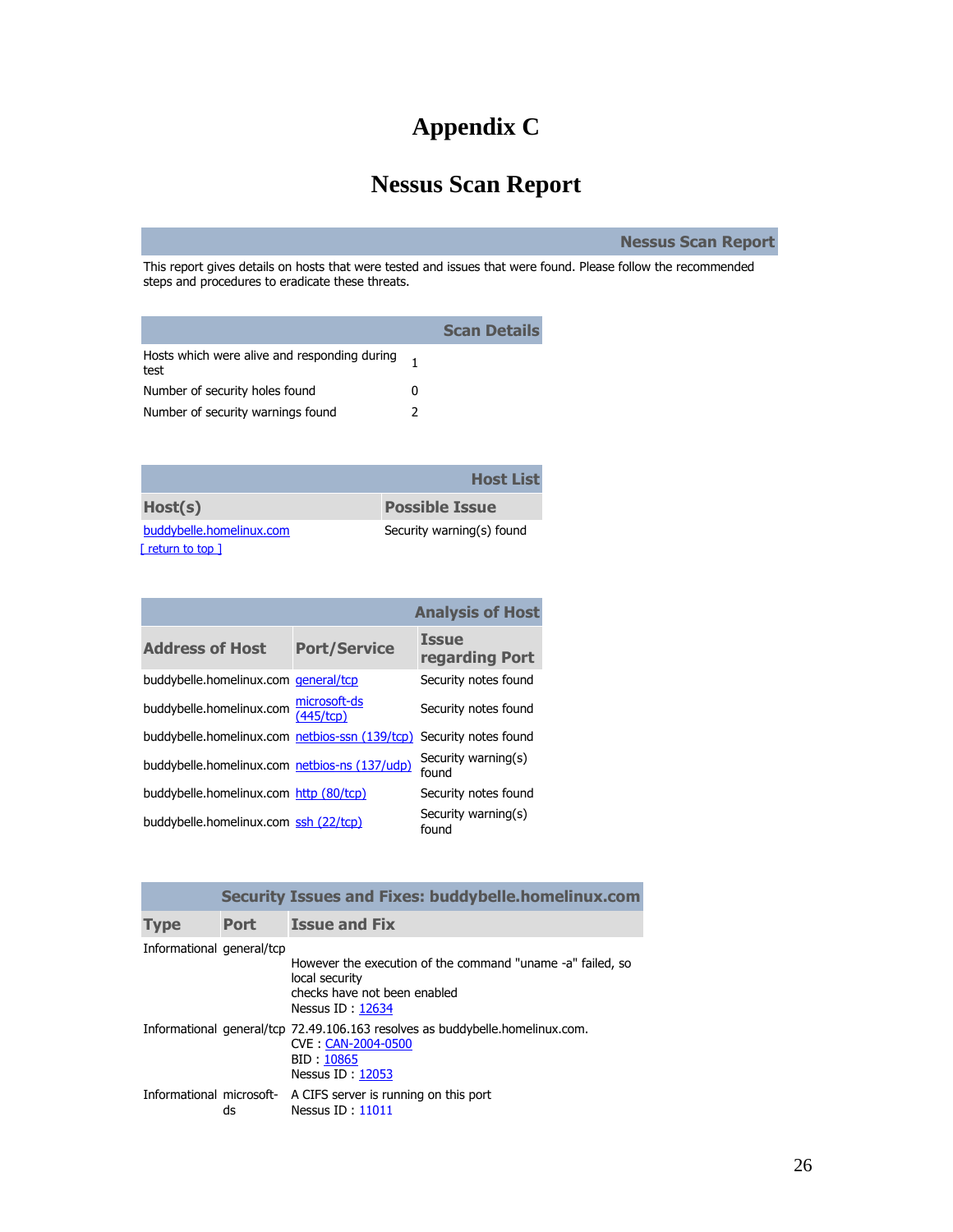|                          | $(445/\text{tcp})$ |                                                                                                                                                                                                                                                                                            |
|--------------------------|--------------------|--------------------------------------------------------------------------------------------------------------------------------------------------------------------------------------------------------------------------------------------------------------------------------------------|
| Informational microsoft- | ds<br>(445/tcp)    | It was possible to log into the remote host using a NULL<br>session.<br>The concept of a NULL session is to provide a null username<br>and<br>a null password, which grants the user the 'guest' access                                                                                    |
|                          |                    | To prevent null sessions, see MS KB Article Q143474 (NT 4.0)<br>and<br>Q246261 (Windows 2000).<br>Note that this won't completely disable null sessions, but will<br>prevent them from connecting to IPC\$<br>Please see http://msgs.securepoint.com/cgi-bin/get/nessus-<br>0204/50/1.html |
|                          |                    | All the smb tests will be done as "/'whatever' in domain<br><b>ARACOMA</b><br>CVE: CAN-1999-0504, CAN-1999-0506, CVE-2000-0222, CAN-<br>1999-0505, CAN-2002-1117<br>BID 494, 990, 11199<br>Nessus ID: 10394                                                                                |
|                          | ds<br>(445/tcp)    | Informational microsoft- The remote native lan manager is : Samba 3.0.10-1.fc3<br>The remote Operating System is: Unix<br>The remote SMB Domain Name is: ARACOMA                                                                                                                           |
|                          |                    | Nessus ID: 10785                                                                                                                                                                                                                                                                           |
|                          | (139/tcp)          | Informational netbios-ssn An SMB server is running on this port<br>Nessus ID: 11011                                                                                                                                                                                                        |
| Warning                  | (137/udp)          | netbios-ns The following 9 NetBIOS names have been gathered :<br><b>ISAAC</b><br><b>ISAAC</b><br>ISAAC<br>MSBROWSE<br>ARACOMA<br>ARACOMA<br>ARACOMA<br>ARACOMA<br><b>ARACOMA</b>                                                                                                           |
|                          |                    | . This SMB server seems to be a SAMBA server (this is not a<br>security<br>risk, this is for your information). This can be told because this<br>server<br>claims to have a null MAC address                                                                                               |
|                          |                    | If you do not want to allow everyone to find the NetBios name<br>of your computer, you should filter incoming traffic to this port.                                                                                                                                                        |
|                          |                    | Risk factor: Medium<br>CVE CAN-1999-0621<br>Nessus ID: 10150                                                                                                                                                                                                                               |
| Informational http       | $(80/\text{tcp})$  | The following directories were discovered:<br>/cgi-bin, /error, /icons, /manual                                                                                                                                                                                                            |
|                          |                    | While this is not, in and of itself, a bug, you should manually<br>inspect<br>these directories to ensure that they are in compliance with<br>company<br>security standards                                                                                                                |
|                          |                    | Nessus ID: 11032                                                                                                                                                                                                                                                                           |
| Informational http       |                    | The remote web server type is:                                                                                                                                                                                                                                                             |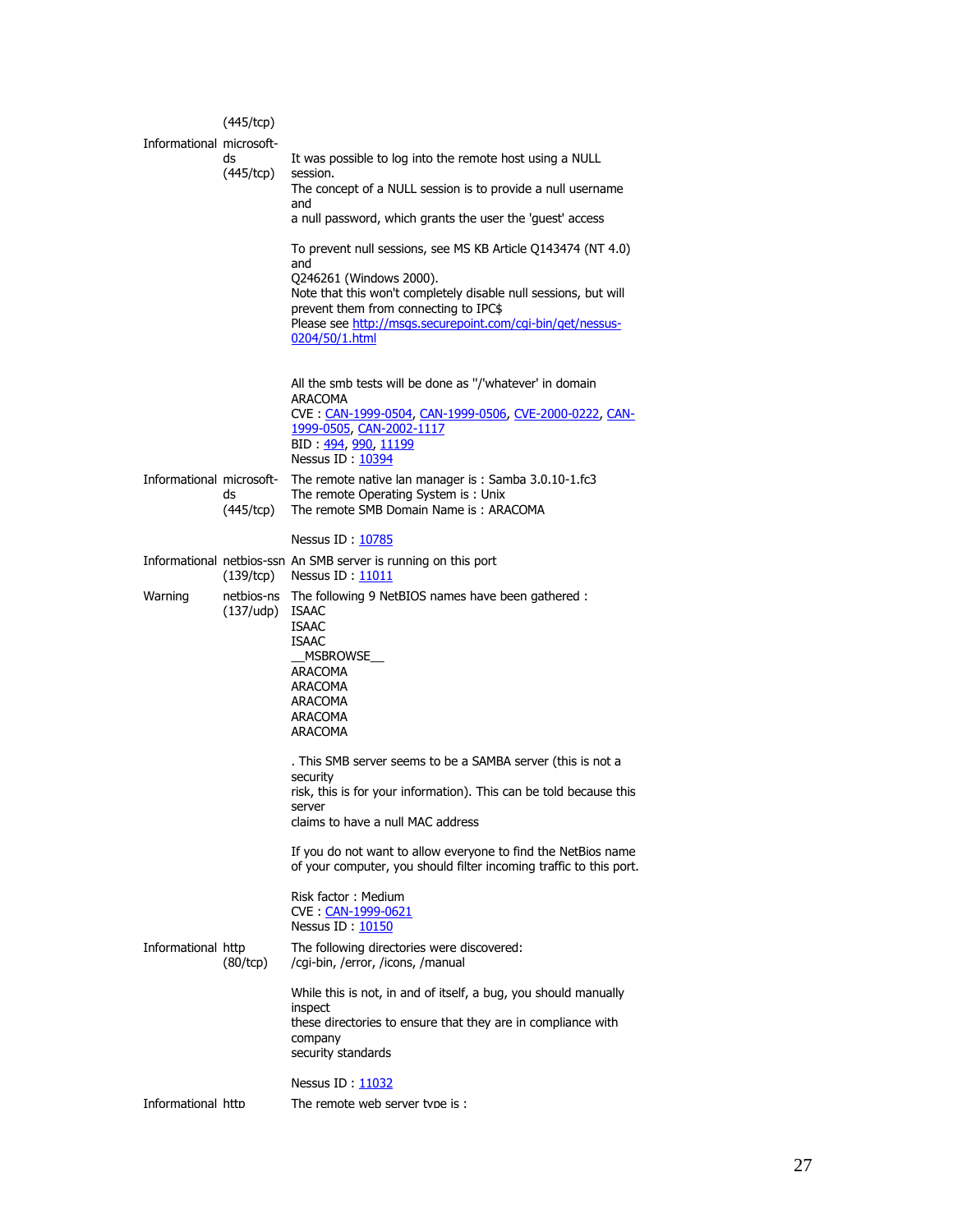|                   | (80/tcp)        | Apache/2.0.53 (Fedora)                                                                                                                                                                                         |
|-------------------|-----------------|----------------------------------------------------------------------------------------------------------------------------------------------------------------------------------------------------------------|
|                   |                 | Solution: You can set the directive 'ServerTokens Prod' to limit<br>the information emanating from the server in its response<br>headers.<br>Nessus ID: 10107                                                  |
| Warning           | ssh<br>(22/tcp) | The remote host is missing the patch for the advisory SUSE-<br>SA:2004:025 (gaim).                                                                                                                             |
|                   |                 | Gaim is an instant messaging client which supports a wide<br>range of<br>protocols.                                                                                                                            |
|                   |                 | Sebastian Krahmer of the SuSE Security Team discovered<br>various remotely<br>exploitable buffer overflows in the MSN-protocol parsing<br>functions during<br>a code review of the MSN protocol handling code. |
|                   |                 | Remote attackers can execute arbitrary code as the user<br>running the gaim<br>client.                                                                                                                         |
|                   |                 | The vulnerable code exists in SUSE Linux 9.1 only.                                                                                                                                                             |
|                   |                 | Solution: http://www.suse.de/security/2004 25 gaim.html                                                                                                                                                        |
|                   |                 | Risk factor: High<br>CVE CAN-2004-0500<br>BID: 10865<br>Nessus ID: 10882                                                                                                                                       |
| Informational ssh | (22/tcp)        | Remote SSH version: SSH-1.99-OpenSSH_3.9p1                                                                                                                                                                     |
|                   |                 | Remote SSH supported authentication: publickey, gssapi-with-<br>mic, password                                                                                                                                  |
|                   |                 | Nessus ID: 10267                                                                                                                                                                                               |

This file was generated b[y Nessus,](http://www.nessus.org/) the open-sourced security scanner.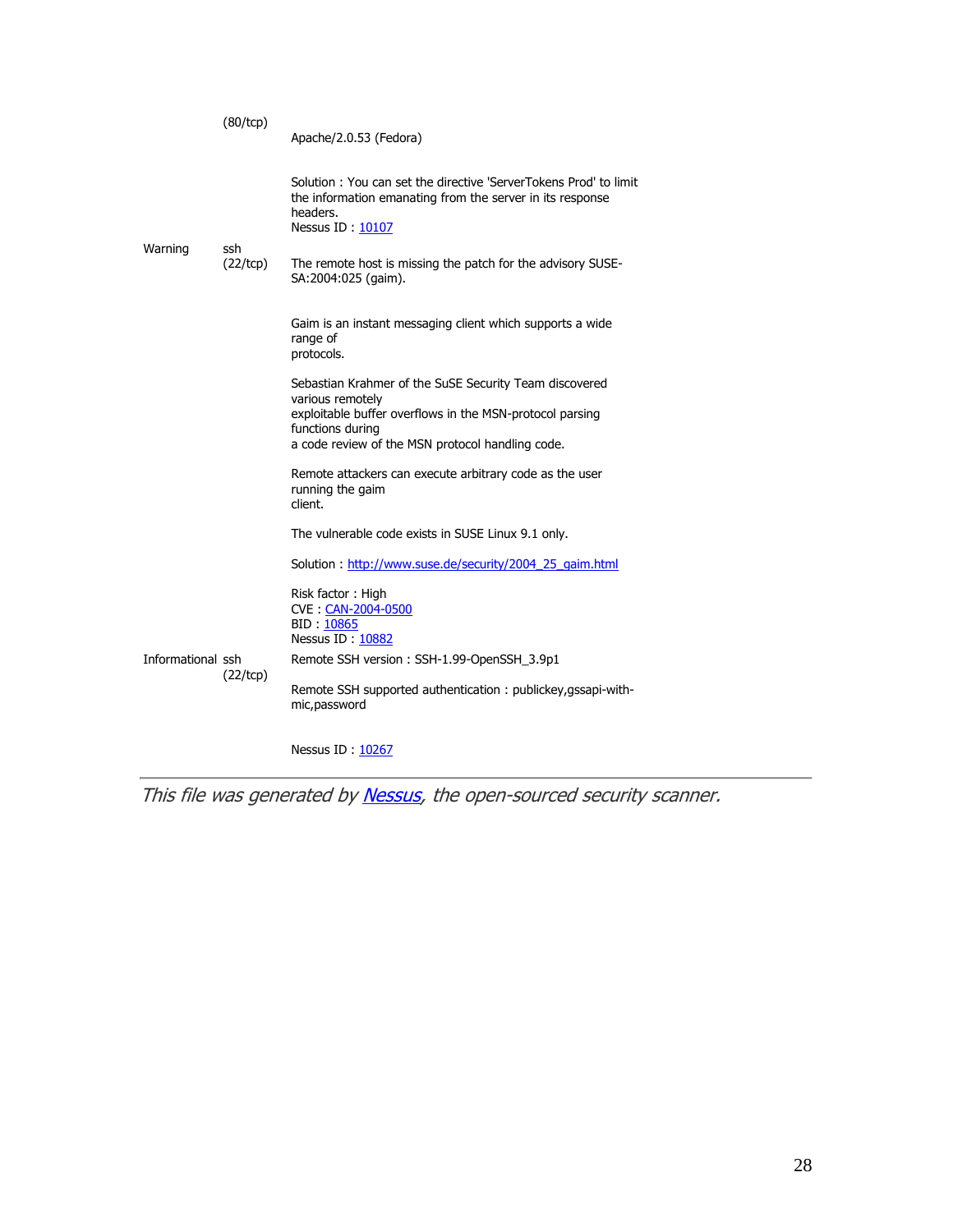# **Notes**

**DSL modem-** Digital subscriber line modem designed to allow high speed data communication over the existing copper telephone lines between end-users and telephone companies.

**GNOME**- Fedora® default desktop environment provided with the installation package of the operating system.

**GUI-** Graphical User Interface. A computer terminal interface, such as Windows, that is based on graphics instead of text.

**LAN-** Local area network is a collection of computers and other networked devices that fit within the scope of a single physical network

**Nessus-**Nessus is a vulnerability scanner, a program that looks for security bugs in software.

**OPNET-** OPNET Technologies Inc. is a company that creates management software for communications networks. Its simulation-based products are used to design, build, and operate new networks and services.

**Samba-** An open source software suite that makes a Linux server look and act like a Windows server. It permits Windows clients to access Linux.

**Server-** A computer whose job is to respond to requests for services or resources from clients elsewhere on a network.

**Sharing-** This is the fundamental justification for networking. Sharing is the way in which resources are made available to the network.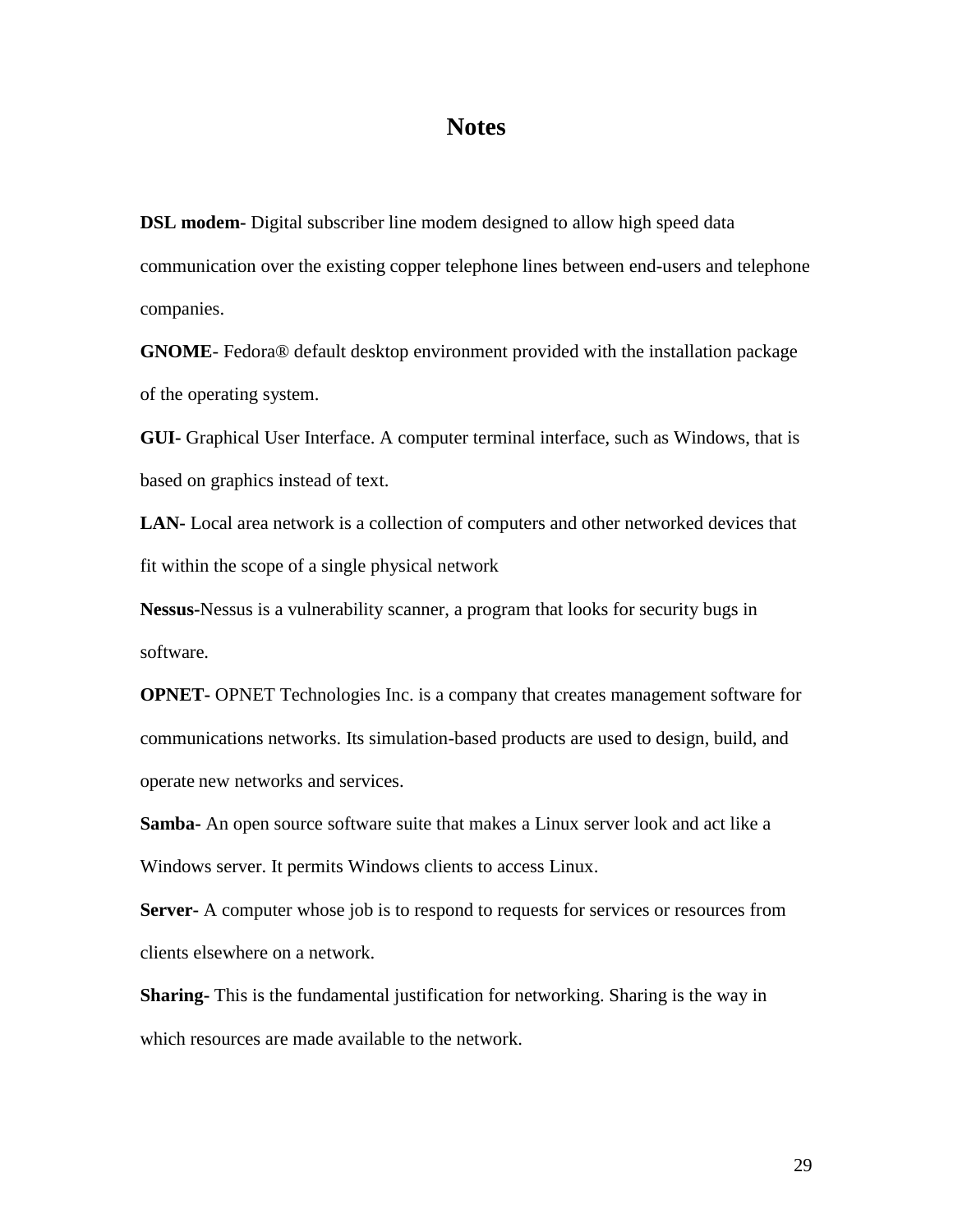**Subnet address**- A portion of a network that shares a common address, Internet Protocol

IP, component creating an internal network.

**Topology-** Network design

**WAP-** Wireless access point is a device that connects wireless networking components of

the LAN to the switch. It forwards traffic from the wired side to wireless side.